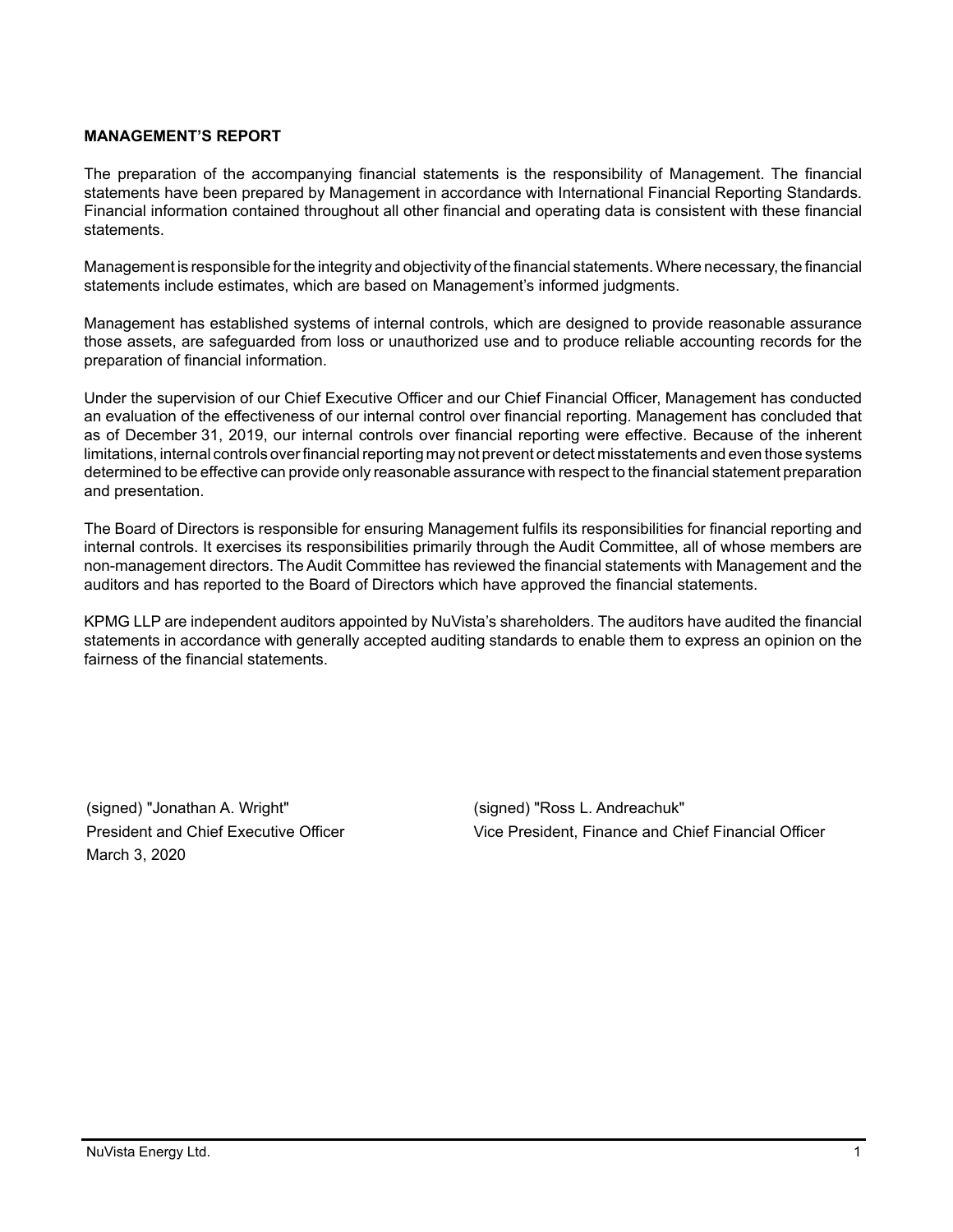# **INDEPENDENT AUDITORS' REPORT**

To the Shareholders of NuVista Energy Ltd.

### *Opinion*

We have audited the financial statements of NuVista Energy Ltd. (the "Company"), which comprise:

- the statements of financial position as at December 31, 2019 and December 31, 2018
- the statements of earnings (loss) and comprehensive income (loss) for the years then ended
- the statements of changes in shareholders' equity for the years then ended
- the statements of cash flows for the years then ended
- and notes to the financial statements, including a summary of significant accounting policies (Hereinafter referred to as the "financial statements").

In our opinion, the accompanying financial statements present fairly, in all material respects, the financial position of the Company as at December 31, 2019 and December 31, 2018, and its financial performance and its cash flows for the years then ended in accordance with International Financial Reporting Standards ("IFRS").

### *Basis for Opinion*

We conducted our audit in accordance with Canadian generally accepted auditing standards. Our responsibilities under those standards are further described in the "*Auditors' Responsibilities for the Audit of the Financial Statements*" section of our auditors' report.

We are independent of the Company in accordance with the ethical requirements that are relevant to our audit of the financial statements in Canada and we have fulfilled our other ethical responsibilities in accordance with these requirements.

We believe that the audit evidence we have obtained is sufficient and appropriate to provide a basis for our opinion.

### *Other Information*

Management is responsible for the other information. Other information comprises:

• the information included in Management's Discussion and Analysis filed with the relevant Canadian Securities Commissions.

Our opinion on the financial statements does not cover the other information and we do not and will not express any form of assurance conclusion thereon.

In connection with our audit of the financial statements, our responsibility is to read the other information identified above and, in doing so, consider whether the other information is materially inconsistent with the financial statements or our knowledge obtained in the audit and remain alert for indications that the other information appears to be materially misstated.

We obtained the information included in Management's Discussion and Analysis filed with the relevant Canadian Securities Commissions as at the date of this auditors' report. If, based on the work we have performed on this other information, we conclude that there is a material misstatement of this other information, we are required to report that fact in the auditors' report.

We have nothing to report in this regard.

#### *Responsibilities of Management and Those Charged with Governance for the Financial Statements*

Management is responsible for the preparation and fair presentation of the financial statements in accordance with IFRS, and for such internal control as management determines is necessary to enable the preparation of financial statements that are free from material misstatement, whether due to fraud or error.

In preparing the financial statements, management is responsible for assessing the Company's ability to continue as a going concern, disclosing as applicable, matters related to going concern and using the going concern basis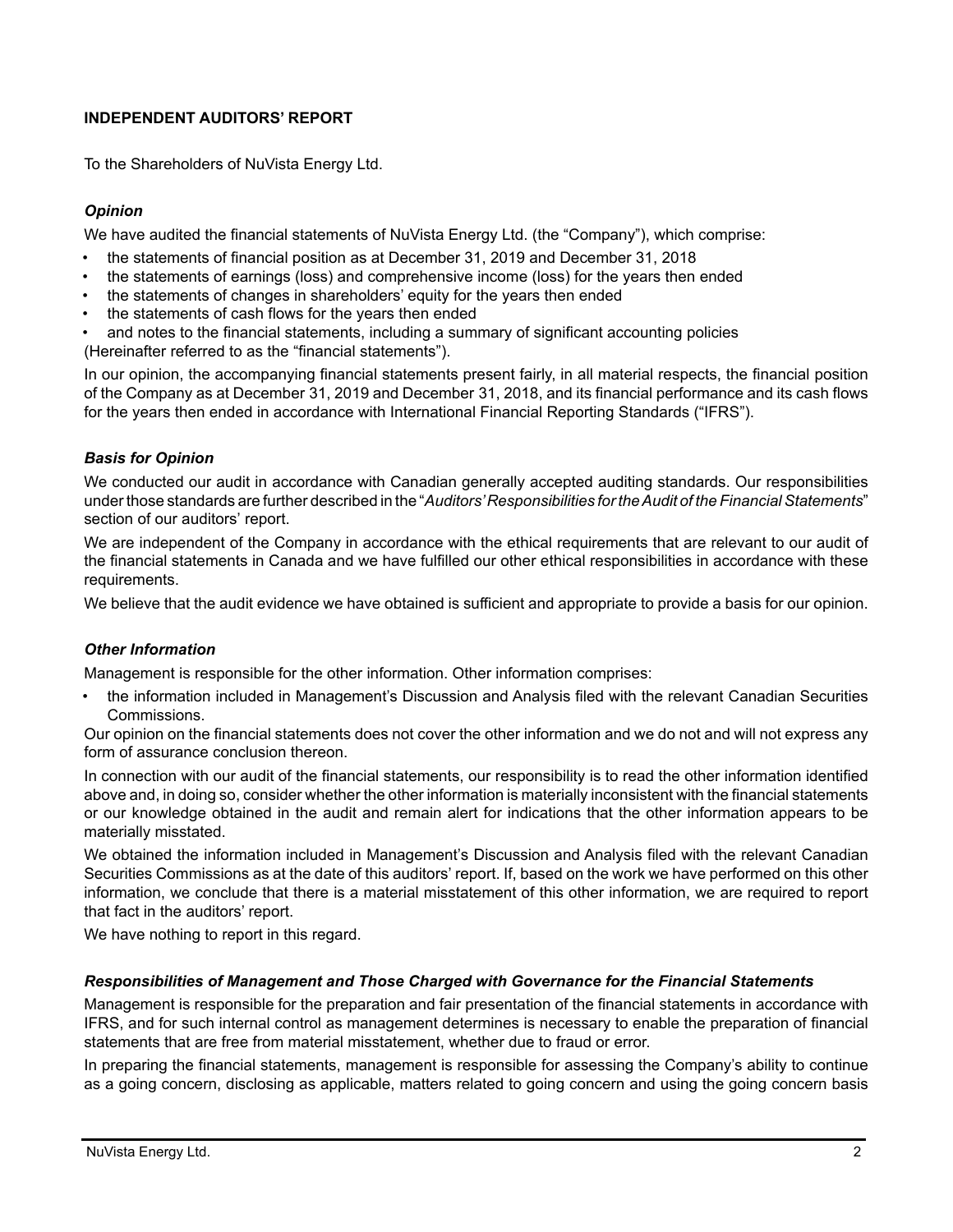of accounting unless management either intends to liquidate the Company or to cease operations, or has no realistic alternative but to do so.

Those charged with governance are responsible for overseeing the Company's financial reporting process.

#### *Auditors' Responsibilities for the Audit of the Financial Statements*

Our objectives are to obtain reasonable assurance about whether the financial statements as a whole are free from material misstatement, whether due to fraud or error, and to issue an auditors' report that includes our opinion.

Reasonable assurance is a high level of assurance, but is not a guarantee that an audit conducted in accordance with Canadian generally accepted auditing standards will always detect a material misstatement when it exists.

Misstatements can arise from fraud or error and are considered material if, individually or in the aggregate, they could reasonably be expected to influence the economic decisions of users taken on the basis of the financial statements.

As part of an audit in accordance with Canadian generally accepted auditing standards, we exercise professional judgment and maintain professional skepticism throughout the audit.

We also:

• Identify and assess the risks of material misstatement of the financial statements, whether due to fraud or error, design and perform audit procedures responsive to those risks, and obtain audit evidence that is sufficient and appropriate to provide a basis for our opinion.

The risk of not detecting a material misstatement resulting from fraud is higher than for one resulting from error, as fraud may involve collusion, forgery, intentional omissions, misrepresentations, or the override of internal control.

- Obtain an understanding of internal control relevant to the audit in order to design audit procedures that are appropriate in the circumstances, but not for the purpose of expressing an opinion on the effectiveness of the Company's internal control.
- Evaluate the appropriateness of accounting policies used and the reasonableness of accounting estimates and related disclosures made by management.
- Conclude on the appropriateness of management's use of the going concern basis of accounting and, based on the audit evidence obtained, whether a material uncertainty exists related to events or conditions that may cast significant doubt on the Company's ability to continue as a going concern. If we conclude that a material uncertainty exists, we are required to draw attention in our auditors' report to the related disclosures in the financial statements or, if such disclosures are inadequate, to modify our opinion. Our conclusions are based on the audit evidence obtained up to the date of our auditors' report. However, future events or conditions may cause the Company to cease to continue as a going concern.
- Evaluate the overall presentation, structure and content of the financial statements, including the disclosures, and whether the financial statements represents the underlying transactions and events in a manner that achieves fair presentation.
- Communicate with those charged with governance regarding, among other matters, the planned scope and timing of the audit and significant audit findings, including any significant deficiencies in internal control that we identify during our audit.
- Provide those charged with governance with a statement that we have complied with relevant ethical requirements regarding independence, and communicate with them all relationships and other matters that may reasonably be thought to bear on our independence, and where applicable, related safeguards.

The engagement partner on the audit resulting in this auditors' report is Brad William Robertson.

(signed) "KPMG LLP" Chartered Professional Accountants Calgary, Canada March 3, 2020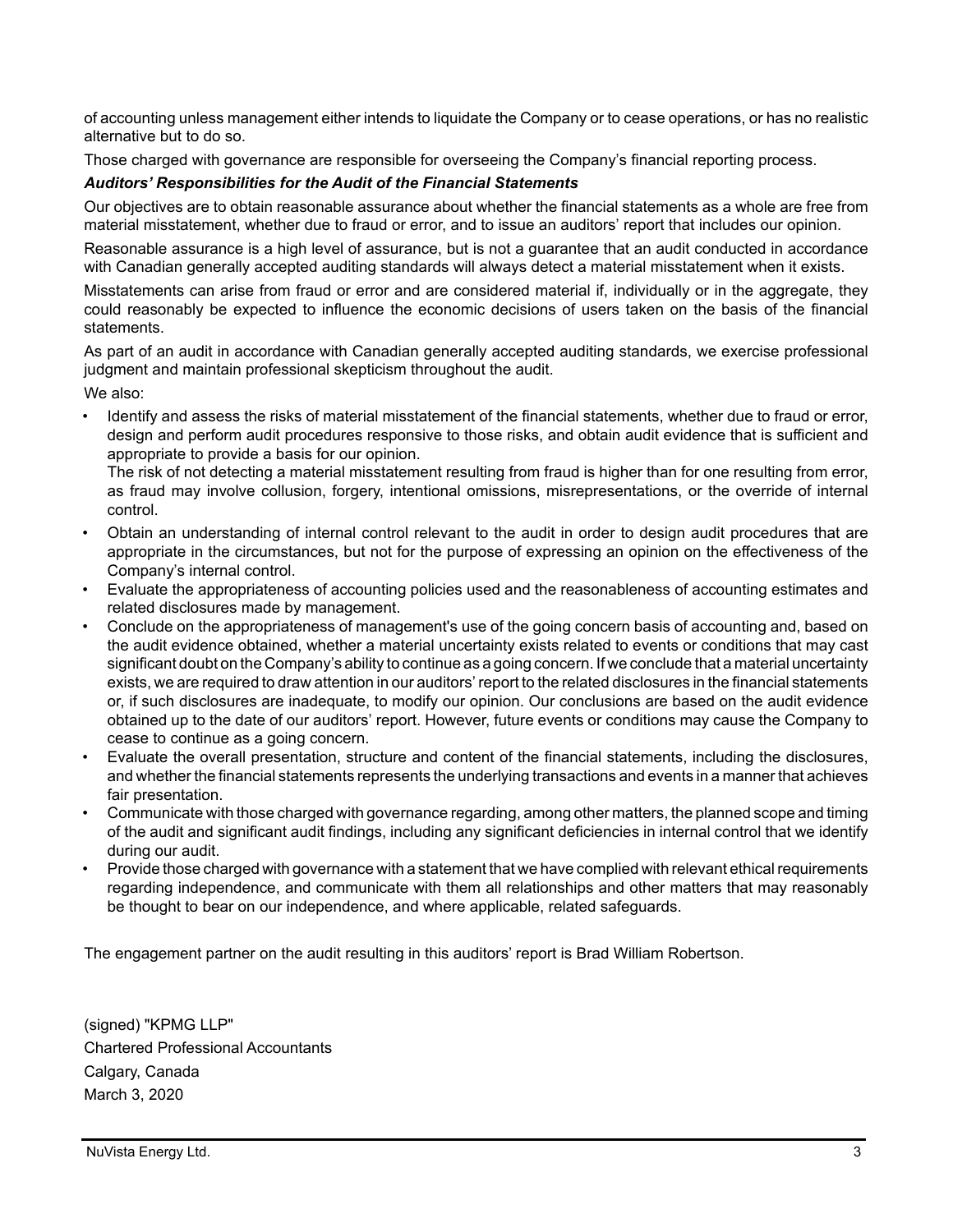#### **Statement of Financial Position**

| (\$Cdn thousands)                                         |                               |           |
|-----------------------------------------------------------|-------------------------------|-----------|
| As at December 31,                                        | 2019                          | 2018      |
| <b>Assets</b>                                             |                               |           |
| <b>Current assets</b>                                     |                               |           |
| Cash and cash equivalents                                 | \$<br>$\sqrt[6]{\frac{1}{2}}$ |           |
| Accounts receivable and prepaid expenses                  | 62,772                        | 53,334    |
| Financial derivative assets (note 20)                     | 10,629                        | 40,486    |
| Other receivable (note 5)                                 | 10,301                        |           |
|                                                           | 83,702                        | 93,820    |
| Financial derivative assets (note 20)                     |                               | 76,763    |
| Exploration and evaluation assets (note 6)                | 27,947                        | 30,165    |
| Property, plant and equipment (note 7)                    | 2,103,090                     | 1,980,126 |
| Right-of-use assets (note 8)                              | 116,622                       |           |
| <b>Total assets</b>                                       | \$<br>2,331,361 \$            | 2,180,874 |
|                                                           |                               |           |
| <b>Liabilities</b>                                        |                               |           |
| <b>Current liabilities</b>                                |                               |           |
| Accounts payable and accrued liabilities                  | \$<br>$110,144$ \$            | 90,074    |
| Current portion of lease liabilities (note 12)            | 3,416                         |           |
| Current portion of asset retirement obligations (note 13) | 11,575                        | 12,500    |
|                                                           | 125,135                       | 102,574   |
| Long-term debt (note 10)                                  | 306,274                       | 257,395   |
| Senior unsecured notes (note 11)                          | 216,771                       | 215,892   |
| Other liabilities (note 19)                               | 1,859                         | 1,381     |
| Lease liabilities (note 12)                               | 115,891                       |           |
| Asset retirement obligations (note 13)                    | 112,958                       | 90,203    |
| Financial derivative liabilities (note 20)                | 34,543                        |           |
| Deferred tax liability (note 14)                          | 69,174                        | 108,412   |
|                                                           | 982,605                       | 775,857   |
| Shareholders' equity                                      |                               |           |
| Share capital (note 15)                                   | 1,218,264                     | 1,216,067 |
| Contributed surplus                                       | 58,080                        | 52,705    |
| Retained earnings                                         | 72,412                        | 136,245   |
|                                                           | 1,348,756                     | 1,405,017 |
| Total liabilities and shareholders' equity                | \$<br>2,331,361 \$            | 2,180,874 |
| $\sim$                                                    |                               |           |

Subsequent events (note 20) Commitments (note 23)

See accompanying notes to the financial statements.

Approved on behalf of the Board:

Director Director

(signed) "Deborah S. Stein" (signed) "Pentti O. Karkkainen"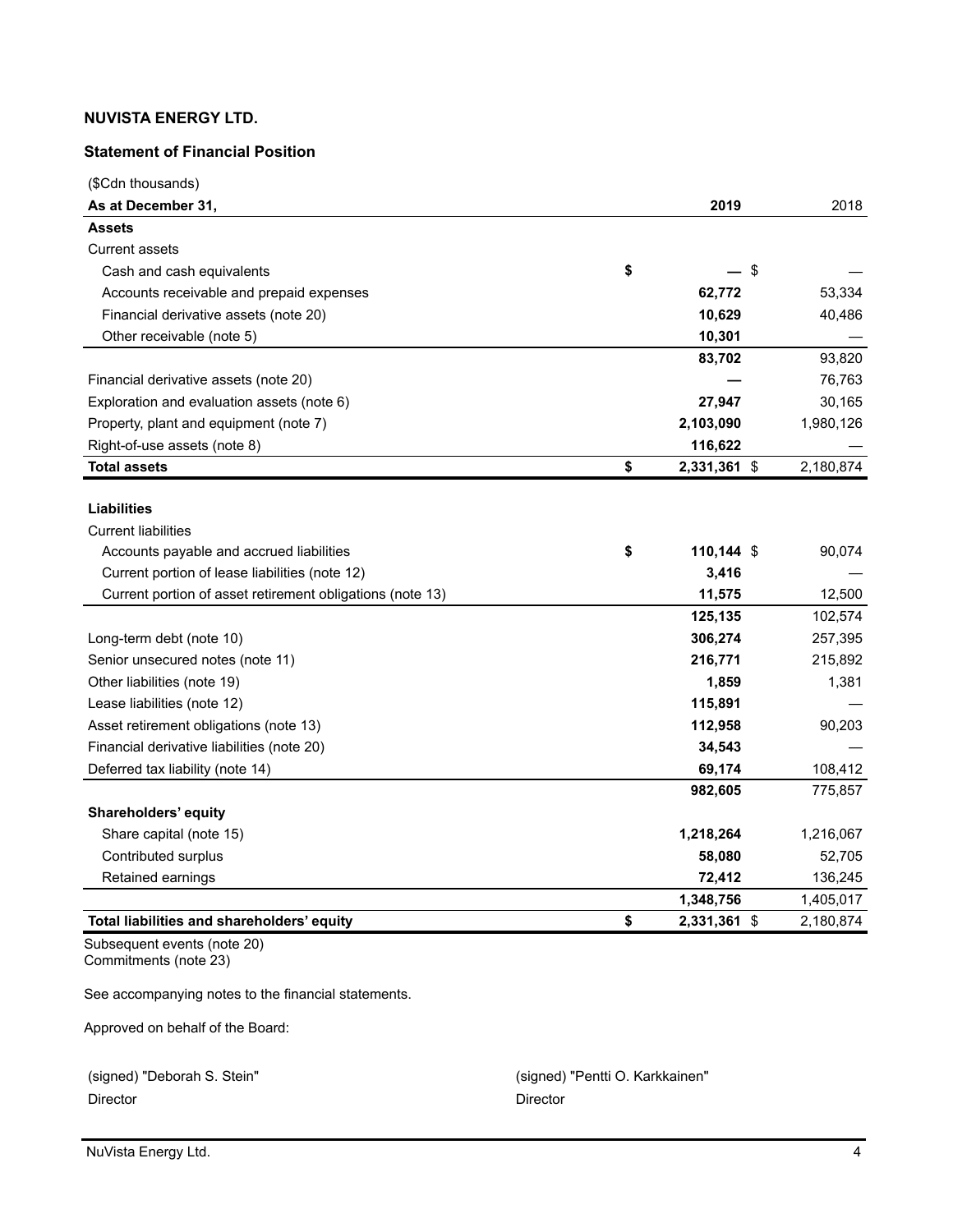# **Statement of Earnings (Loss) and Comprehensive Income (Loss)**

(\$Cdn thousands, except per share amounts)

| Year ended December 31,                                                                         | 2019                 | 2018      |
|-------------------------------------------------------------------------------------------------|----------------------|-----------|
| <b>Revenues</b>                                                                                 |                      |           |
| Petroleum and natural gas (note 17)                                                             | \$<br>561,095 \$     | 555,849   |
| Royalties                                                                                       | (27, 669)            | (16, 273) |
| Net revenue from petroleum and natural gas sales                                                | 533,426              | 539,576   |
| <b>Financial derivative contracts</b>                                                           |                      |           |
| Realized gain (loss) on financial derivatives                                                   | 17,381               | (38, 335) |
| Unrealized gain (loss) on financial derivatives                                                 | (141, 163)           | 93,395    |
| Net revenue from petroleum and natural gas sales and gains (losses) on financial<br>derivatives | 409.644              | 594,636   |
| <b>Expenses</b>                                                                                 |                      |           |
| Operating                                                                                       | 178,275              | 143,603   |
| Transportation                                                                                  | 56,333               | 45,099    |
| General and administrative                                                                      | 16,852               | 17,540    |
| Share-based compensation (note 19)                                                              | 6,200                | 5,042     |
| <b>Transaction costs</b>                                                                        |                      | 2,624     |
| Financing costs (note 21)                                                                       | 35,088               | 30,069    |
| Depletion, depreciation and amortization                                                        | 219,474              | 156,080   |
| Exploration and evaluation (note 6)                                                             | 3,668                | 2,710     |
| Loss (gain) on property dispositions (note 9)                                                   | (3, 175)             | 146       |
|                                                                                                 | 512,715              | 402,913   |
| Earnings (loss) before taxes                                                                    | (103, 071)           | 191,723   |
| Deferred income tax expense (recovery)                                                          | (39, 238)            | 55,478    |
| Net earnings (loss) and comprehensive income (loss)                                             | \$<br>$(63, 833)$ \$ | 136,245   |
| Net earnings (loss) per share (note 16)                                                         |                      |           |
| Basic                                                                                           | \$<br>$(0.28)$ \$    | 0.71      |
| <b>Diluted</b>                                                                                  | \$<br>$(0.28)$ \$    | 0.71      |

See accompanying notes to the financial statements.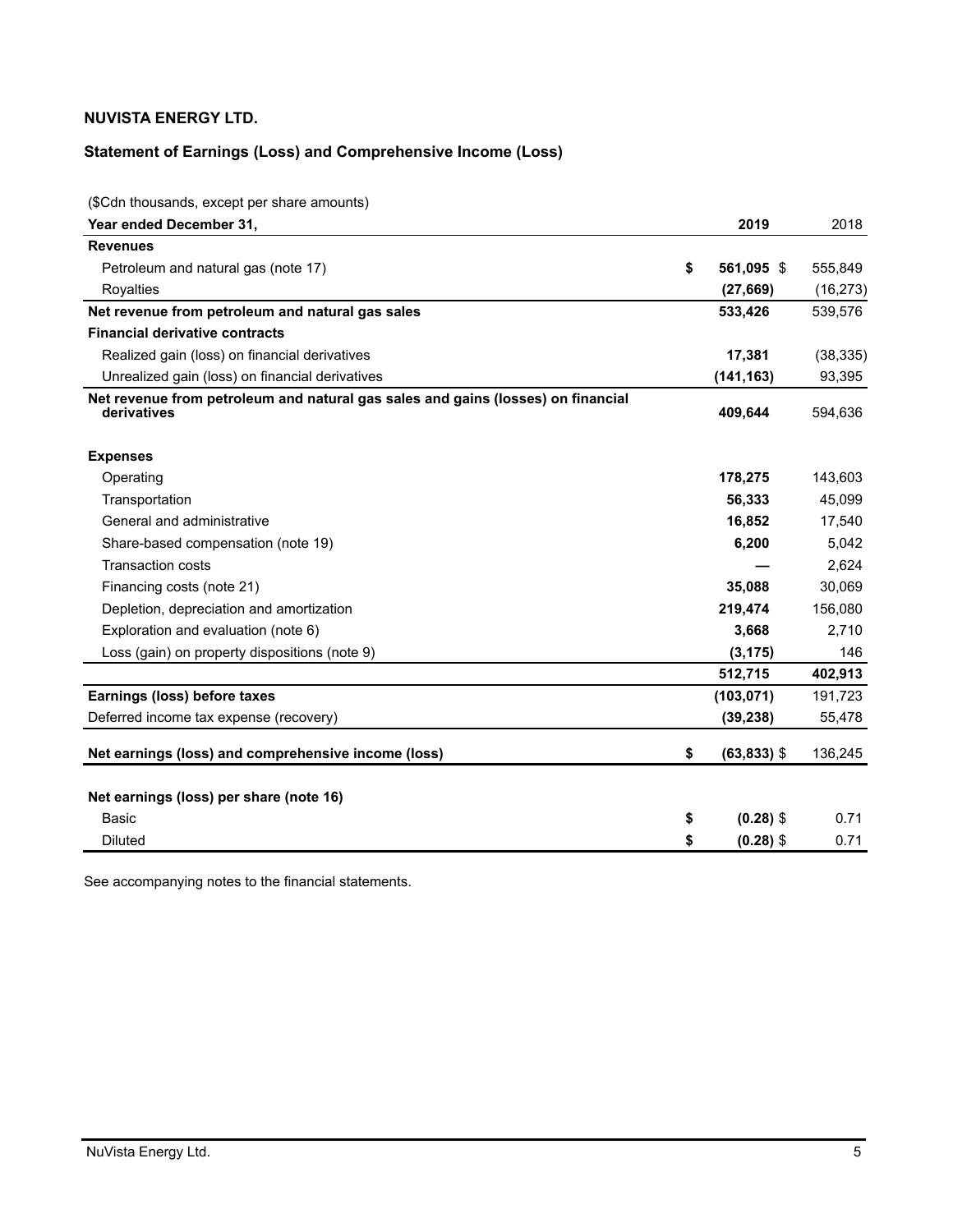# **Statement of Changes in Shareholders' Equity**

| (\$Cdn thousands)                                                                                     |                    |            |
|-------------------------------------------------------------------------------------------------------|--------------------|------------|
| Year ended December 31,                                                                               | 2019               | 2018       |
| Share capital (note 15)                                                                               |                    |            |
| Balance, January 1                                                                                    | \$<br>1,216,067 \$ | 1,276,426  |
| Issued for cash on offering of common shares                                                          |                    | 384,068    |
| Issued for cash on offering of flow-through common shares, net of implied premium<br>of \$2.6 million |                    | 22,331     |
| Issued for cash on exercise of stock options                                                          | 45                 | 5,201      |
| Contributed surplus transferred on exercise of stock options                                          | 15                 | 1,806      |
| Conversion of restricted share awards                                                                 | 2,129              | 2,092      |
| Conversion of performance share awards                                                                | 8                  |            |
| Share issue costs, net of deferred tax benefit of \$5.0 million                                       |                    | (13, 465)  |
| Elimination of deficit                                                                                |                    | (462, 392) |
| Balance, end of period                                                                                | \$<br>1,218,264 \$ | 1,216,067  |
| <b>Contributed surplus</b>                                                                            |                    |            |
| Balance, January 1                                                                                    | \$<br>52,705 \$    | 49,545     |
| Share-based compensation                                                                              | 7,527              | 7,058      |
| Transfer to share capital on exercise of stock options                                                | (15)               | (1,806)    |
| Conversion of restricted share awards                                                                 | (2, 129)           | (2,092)    |
| Conversion of performance share awards                                                                | (8)                |            |
| Balance, end of period                                                                                | \$<br>58,080 \$    | 52,705     |
|                                                                                                       |                    |            |
| <b>Retained earnings (deficit)</b>                                                                    |                    |            |
| Balance, January 1                                                                                    | \$<br>136,245 \$   | (462, 392) |
| Net earnings (loss)                                                                                   | (63, 833)          | 136,245    |
| Elimination of deficit                                                                                |                    | 462,392    |
| Balance, end of period                                                                                | \$<br>72,412 \$    | 136,245    |
| Total shareholders' equity                                                                            | \$<br>1,348,756 \$ | 1,405,017  |

See accompanying notes to the financial statements.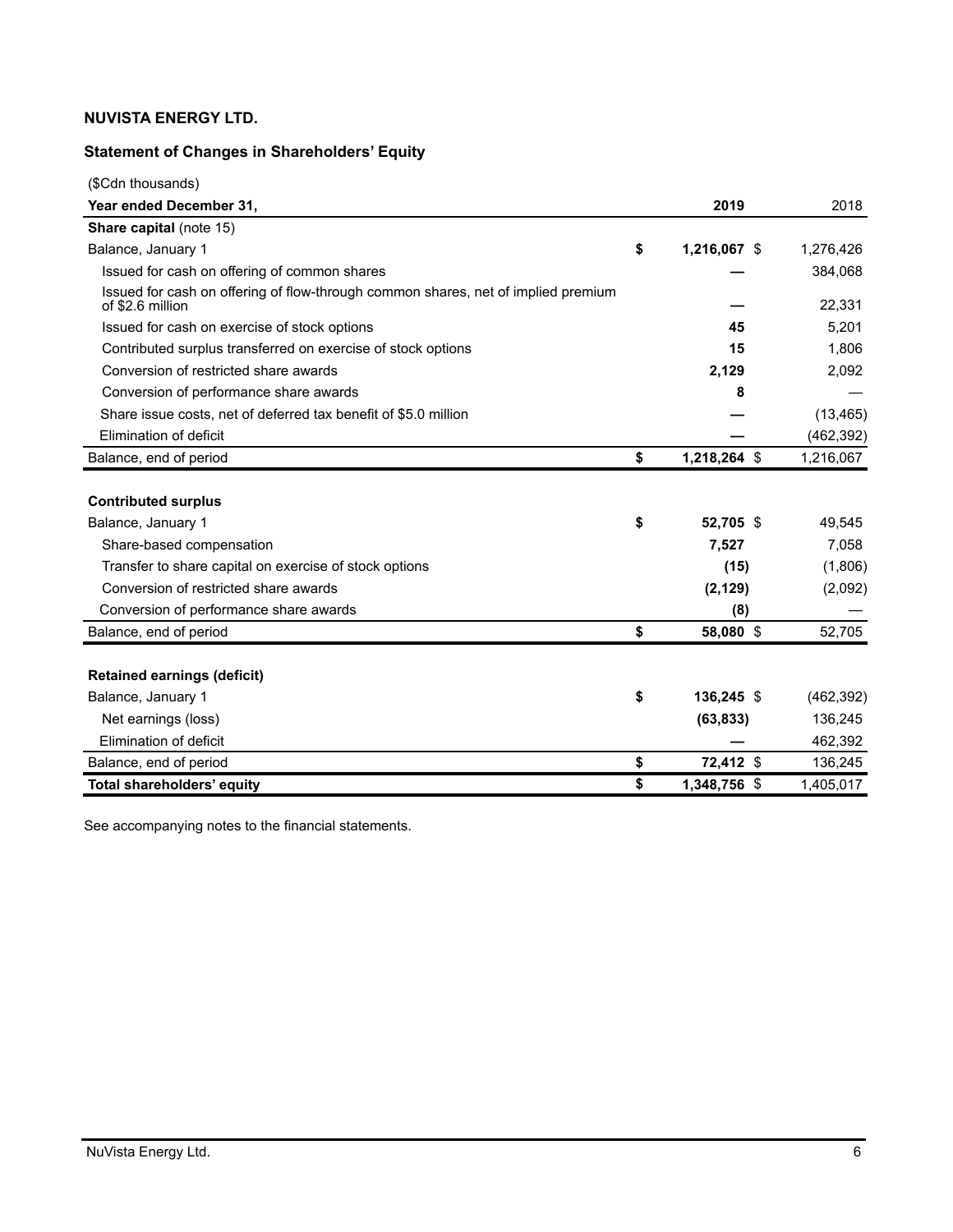# **Statement of Cash Flows**

| (\$Cdn thousands)                                          |                      |            |
|------------------------------------------------------------|----------------------|------------|
| Year ended December 31,                                    | 2019                 | 2018       |
| Cash provided by (used in)                                 |                      |            |
| <b>Operating activities</b>                                |                      |            |
| Net earnings (loss)                                        | \$<br>$(63, 833)$ \$ | 136,245    |
| Items not requiring cash from operations:                  |                      |            |
| Depletion, depreciation and amortization                   | 219,474              | 156,080    |
| Exploration and evaluation (note 6)                        | 3,668                | 2,710      |
| Loss (gain) on property dispositions (note 9)              | (3, 175)             | 146        |
| Share-based compensation (note 19)                         | 5,722                | 5,408      |
| Unrealized loss (gain) on financial derivatives            | 141,163              | (93, 395)  |
| Deferred income tax expense (recovery)                     | (39, 238)            | 55,478     |
| Accretion (note 13)                                        | 2,070                | 1,776      |
| Asset retirement expenditures (note 13)                    | (14, 383)            | (13, 458)  |
| Change in non-cash working capital (note 22)               | 12,388               | 67         |
|                                                            | 263,856              | 251,057    |
| <b>Financing activities</b>                                |                      |            |
| Issue of share capital, net of share issue costs           | 45                   | 395,774    |
| Payment on lease liabilities                               | (624)                |            |
| Increase of long-term debt                                 | 48,879               | 131,670    |
| Issuance of senior unsecured notes, net of financing costs |                      | 215,142    |
| Repayment of senior unsecured notes                        |                      | (67, 680)  |
|                                                            | 48,300               | 674,906    |
| <b>Investing activities</b>                                |                      |            |
| Property, plant and equipment expenditures                 | (317,050)            | (335, 920) |
| Exploration and evaluation expenditures                    | (5, 239)             | (4, 872)   |
| Other receivable expenditures                              | 3,942                |            |
| Property acquisitions                                      |                      | (619, 444) |
| Proceeds on property dispositions                          | 6,556                |            |
| Change in non-cash working capital (note 22)               | (365)                | 34,273     |
|                                                            | (312, 156)           | (925, 963) |
| Change in cash and cash equivalents                        |                      |            |
| Cash and cash equivalents, beginning of period             |                      |            |
| Cash and cash equivalents, end of period                   | \$<br>$-$ \$         |            |
| Cash interest paid                                         | \$<br>28,383 \$      | 22,889     |

See accompanying notes to the financial statements.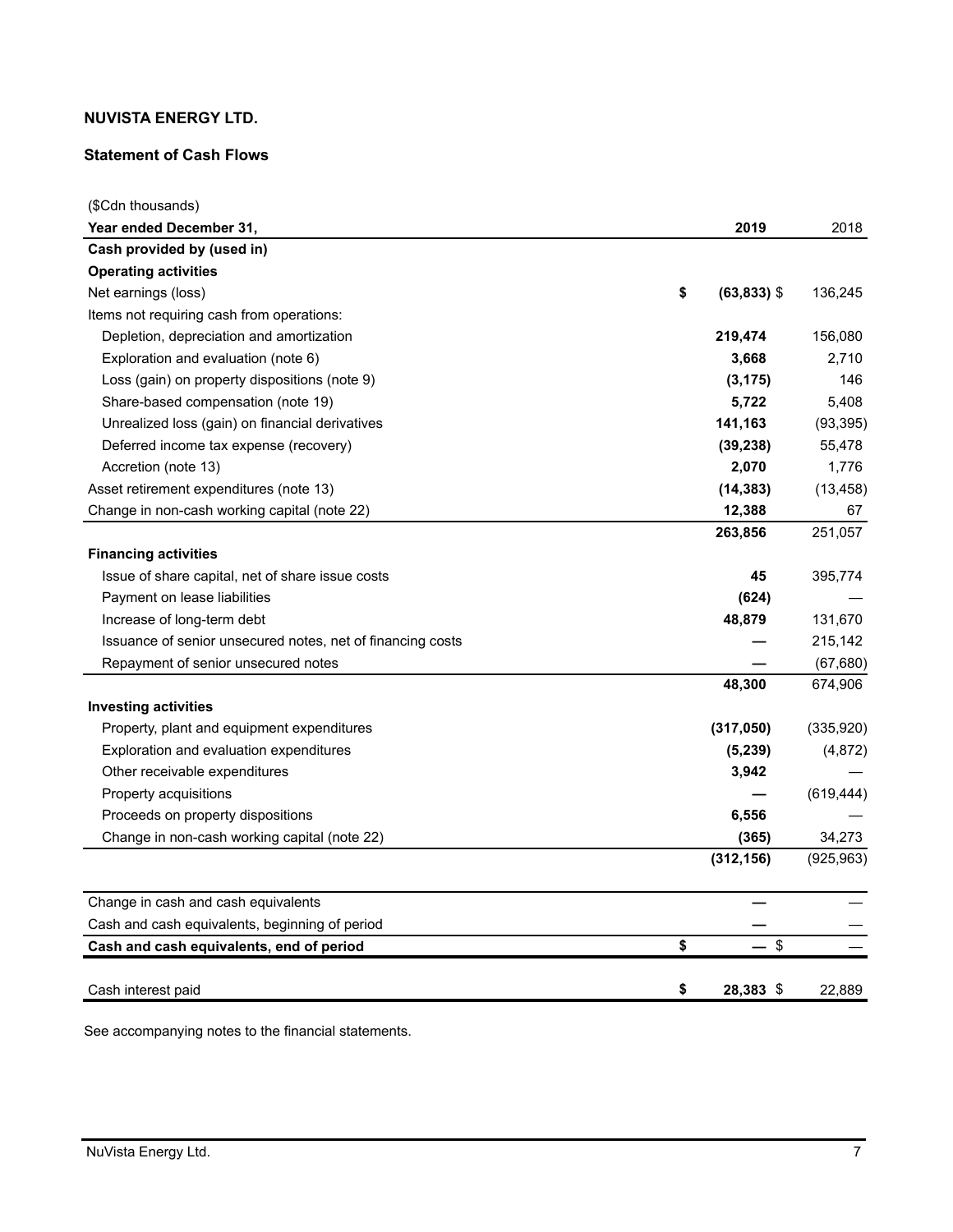### **NUVISTA ENERGY LTD. NOTES TO THE FINANCIAL STATEMENTS**

Year ended December 31, 2019 with comparative figures for 2018. All tabular amounts are in thousands of Canadian dollars, except share and per share amounts, unless otherwise stated.

### **1. Corporate information**

NuVista Energy Ltd. ("NuVista" or the "Company") is a Canadian publicly traded company incorporated in the province of Alberta. The Company is a condensate and natural gas company actively engaged in the development, delineation, and production of condensate, oil and natural gas reserves in the Western Canadian Sedimentary Basin. NuVista's focus is on the scalable and repeatable condensate-rich Montney formation in the Alberta Deep Basin.

The address of the Company's head office is 2500, 525 – 8th Avenue S.W., Calgary, Alberta, Canada, T2P 1G1.

#### **2. Basis of preparation**

(a) Statement of compliance

The financial statements have been prepared in accordance with International Financial Reporting Standards ("IFRS"). These accounting policies have been applied consistently for all periods presented in these financial statements.

These financial statements were approved and authorized for issuance by the Board of Directors on March 3, 2020.

(b) Basis of measurement

These financial statements have been prepared on the historical cost basis, except for derivative financial instruments that have been measured at fair value with the changes in fair value recorded in net earnings.

(c) Functional and presentation currency

These financial statements are presented in Canadian dollars, which is also the functional currency of the Company.

(d) Use of estimates and judgments

The preparation of the financial statements requires management to make judgments, estimates and assumptions that affect the application of accounting policies and the reported amounts of assets, liabilities, income and expenses. Actual results may differ from these estimates. Estimates and underlying assumptions are reviewed on an ongoing basis. Revisions to accounting estimates are recognized in the year in which the estimates are revised and in any future years affected.

The following are critical judgments that management has made in the process of applying accounting policies that have the most significant effect on the financial statements:

(i) Cash generating units

Cash generating units ("CGUs") are defined as the lowest grouping of integrated assets that generate identifiable cash inflows that are largely independent of the cash inflows of other assets or group of assets. The classification of assets into CGUs requires significant judgment and interpretations with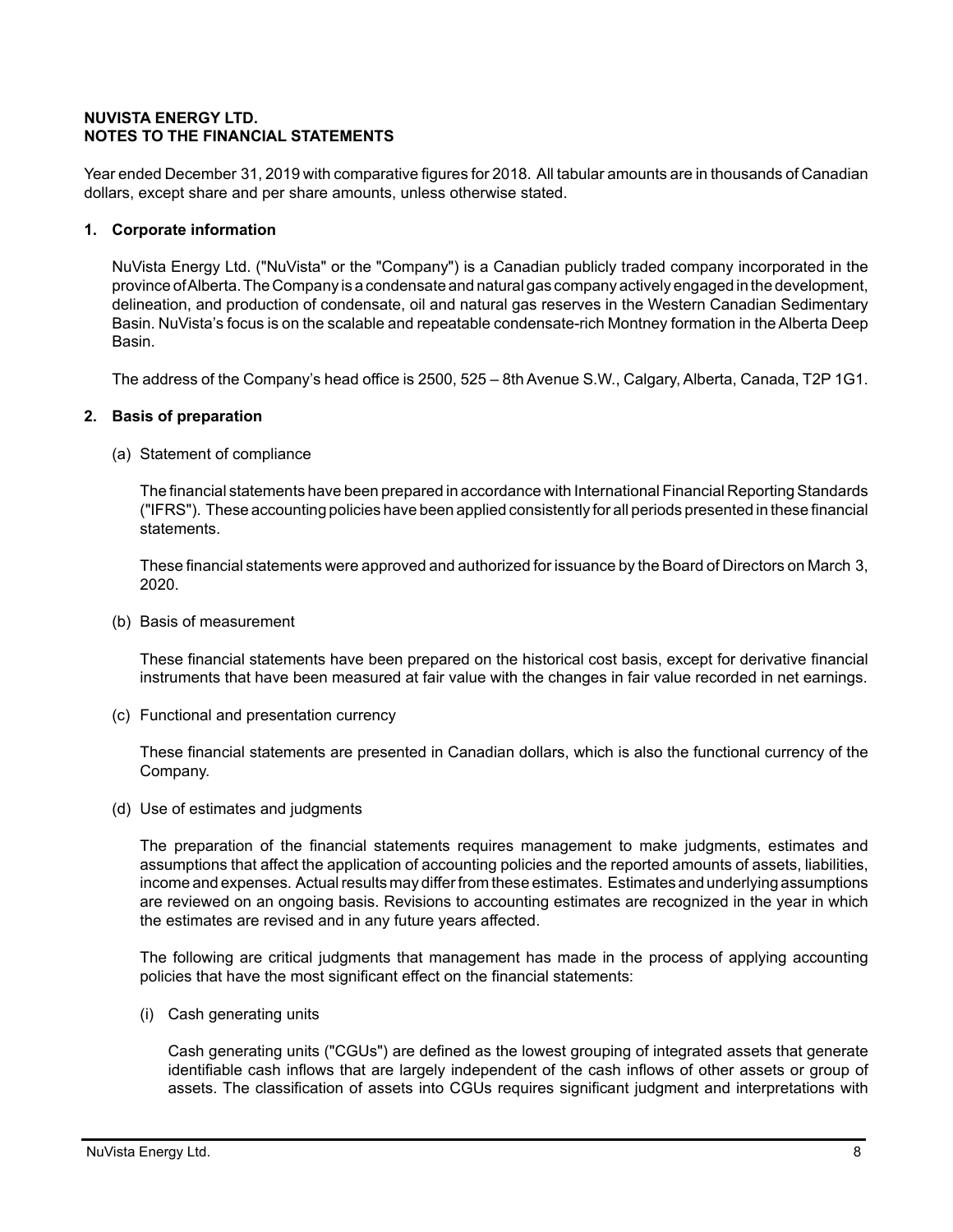respect to the integration between assets, the existence of active markets, external users, shared infrastructures and the way in which management monitors the Company's operations.

(ii) Impairment indicators

Judgments are required to assess when impairment indicators exist and impairment testing is required. In determining the recoverable amount of assets, in the absence of quoted market prices, impairment tests are based on estimates of reserves, production rates, future oil and natural gas prices, future costs, discount rates and other relevant assumptions.

(iii) Exploration and evaluation assets

The application of the Company's accounting policy for exploration and evaluation ("E&E") assets requires management to make certain judgments in determining whether it is likely that future economic benefits exist when activities have not generally reached a stage where technical feasibility and commercial viability can be reasonably determined.

The following are key estimates and their assumptions made by management affecting the measurement of balances and transactions in the financial statements:

(iv) Reserve estimates

Oil and natural gas reserves are used in the calculation of depletion, impairment and impairment reversals. Reserve estimates are based on engineering data, estimated future prices and costs, expected future rates of production and the timing of future capital expenditures, all of which are subject to many uncertainties and interpretations. The Company expects that, over time, its reserve estimates will be revised upward or downward based on updated information such as the results of future drilling, testing and production levels and changes in commodity prices.

(v) Asset retirement obligations

Asset retirement obligations are recognized for the future decommissioning and restoration of property, plant and equipment. These obligations are based on estimated costs, which take into account the anticipated method and extent of restoration and technological advances. Actual costs are uncertain and estimates can vary as a result of changes to relevant laws and regulations, the emergence of new technology, operating experience and prices. The expected timing of future decommissioning and restoration may change due to certain factors, including reserve life. Changes to assumptions related to future expected costs, discount rates and timing may have a material impact on the amounts presented.

(vi) Income taxes

Tax interpretations, regulations and legislation in the various jurisdictions in which the Company and its subsidiaries operate are subject to change. The deferred tax asset or liability is based on estimates as to the timing of the reversal of temporary differences, substantively enacted tax rates and the likelihood of assets being realized.

(vii) Business combinations

Business combinations are accounted for using the acquisition method of accounting when the assets acquired meet the definition of a business combination in accordance with IFRS. The determination of fair value assigned to assets acquired and liabilities assumed requires management to make assumptions and estimates about future events. The assumptions and estimates with respect to determining the fair value of oil and gas properties and E&E assets acquired include estimates of reserves acquired, forecast benchmark commodity prices and discount rates used to present future cash flows. Changes in any of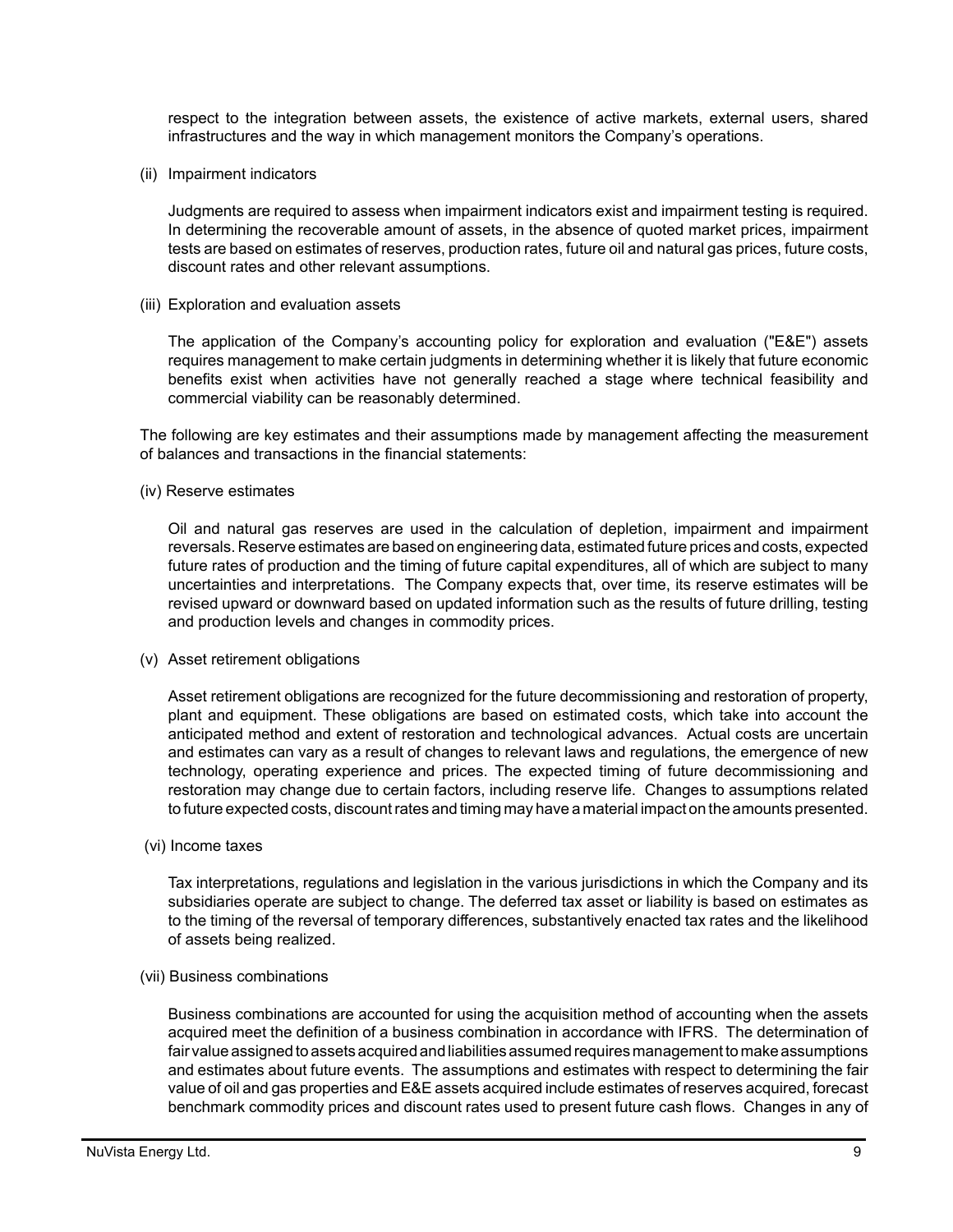these assumptions or estimates used in determining the fair value of assets acquired and liabilities assumed could impact the amounts assigned to assets, liabilities, goodwill or bargain purchase.

### **3. Changes in significant accounting policies**

#### *IFRS 16 - Leases*

NuVista adopted IFRS 16 - *Leases* ("IFRS 16") on January 1, 2019. IFRS 16 introduces a single recognition and measurement model for leases which requires a right-of-use asset and lease liability to be recognized on the balance sheet for contracts that are, or contain, a lease.

NuVista adopted IFRS 16 using the modified retrospective approach, whereby the cumulative effect of initially applying the standard was recognized as an increase to right-of-use assets with a corresponding increase to lease liabilities.

On adoption of IFRS 16, the Company has recognized lease liabilities in relation to all lease arrangements measured at the present value of the remaining lease payments from commitments disclosed as at December 31, 2018, adjusted by commitments in relation to arrangements not containing leases, short-term and low-value leases, and discounted using the Company's incremental borrowing rate as of January 1, 2019. The associated right-of-use assets were measured at the amount equal to the lease liability on January 1, 2019, with no impact on retained earnings. The weighted average incremental borrowing rate used to determine the lease liability at adoption was 5.5%. The right-of-use assets and lease liabilities recognized relate to the Company's head office lease in Calgary, and the field office lease in Grande Prairie.

The Company has elected to apply the practical expedient of not recognizing right-of-use assets and lease liabilities for short-term leases that have a lease term of 12 months or less and leases of low-value assets. The lease payments associated with these leases are recognized as expenses on a straight-line basis over the lease term and are not considered material at December 31, 2019.

Adjustments to the condensed statements of financial position at January 1, 2019 is as follows:

|                     | As reported as at<br><b>December 31, 2018</b> | <b>Adiustment</b> | <b>Restated balance as at</b><br><b>January 1, 2019</b> |
|---------------------|-----------------------------------------------|-------------------|---------------------------------------------------------|
| Right-of-use assets | $\overline{\phantom{m}}$                      | $5.481$ \$        | 5.481                                                   |
| Lease liabilities   |                                               | (5.481)           | (5,481)                                                 |
| Total               | $\overline{\phantom{0}}$                      | $-5$              |                                                         |

As a result of this new standard, NuVista has adopted the following significant accounting policy for leases effective January 1, 2019:

### *Leases*

On adoption of IFRS 16, the Company recognized lease liabilities in relation to leases which had previously been classified as "operating" leases under the principles of IAS 17 - *Leases* ("IAS 17"). A contract is, or contains, a lease if the contract conveys the right to control the use of an identified asset for a period of time in exchange for consideration. Leases are recognized as a right-of-use asset and corresponding liability at the date of which the leased asset is available for use by the Company.

A lease liability is recognized at the commencement of the lease term at the present value of the lease payments that are not paid at that date, discounted at the Company's incremental borrowing rate where the rate implicit in the lease is not readily determinable. The Company uses a single discount rate for a portfolio of leases with reasonably similar characteristics. Each lease payment is allocated between the liability and lease interest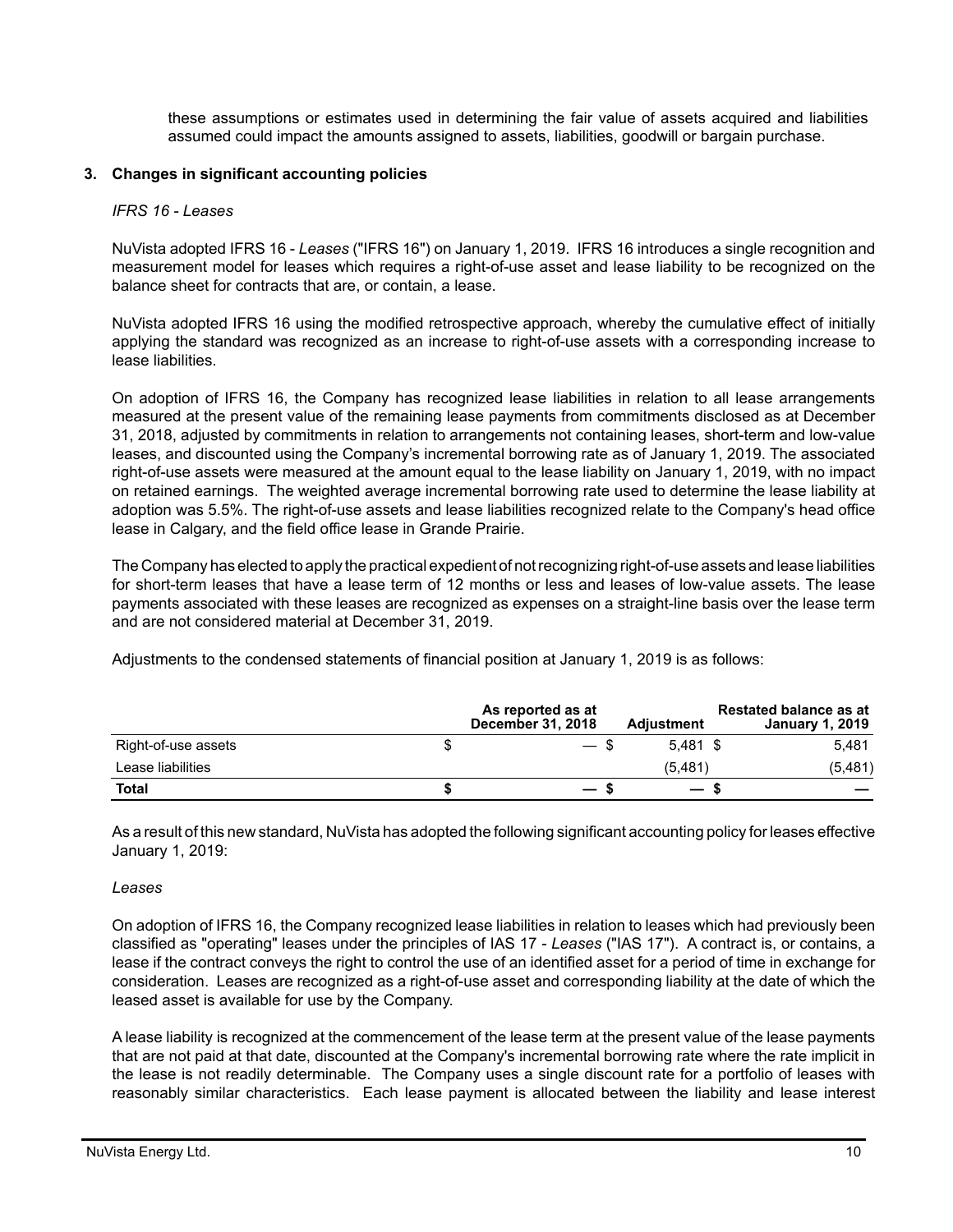expense. The lease interest expense is charged to the condensed statement of income (loss) and comprehensive income (loss) over the lease term so as to produce a constant periodic rate of interest on the remaining balance of the liability for each period. A corresponding right-of-use asset is recognized at the amount of the lease liability. The right-of-use asset is depreciated on a straight line basis over the term of the lease. Lease payments on short term leases with lease terms of less than twelve months or leases on which the underlying asset is of low value are accounted for as expenses in the condensed statements of earnings (loss) and comprehensive income (loss).

The preparation of the financial statements in accordance with IFRS 16 requires management to make judgments, estimates and assumptions that affect the reported amount of assets, liabilities, income and expenses. Actual results could differ significantly from these estimates. Key areas where management has made judgments, estimates and assumptions related to the application of IFRS 16 include:

(a) Incremental borrowing rate

The incremental borrowing rates are based on judgments including economic environment, term, and the underlying risk inherent to the asset. The carrying balance of the right-of-use assets, lease liabilities and the resulting lease interest and depreciation expense may differ due to changes in the market conditions and lease term.

(b) Lease term

Lease terms are based on assumptions regarding extension terms that allow for operational flexibility and future market conditions.

#### **4. Significant accounting policies**

(a) Cash and cash equivalents

Cash and cash equivalents are comprised of cash and short-term investments that are highly liquid in nature and have an original maturity date of three months or less.

(b) Joint arrangements

A portion of exploration, development and production activities are conducted jointly with others and, accordingly, the Company only reflects its proportionate interest of the assets, liabilities, revenues, expenses and cash flows. The Company does not have any joint arrangements that are structured through a separate vehicle.

(c) Exploration and evaluation assets

Exploration and evaluation expenditures are initially capitalized within "exploration and evaluation assets". E&E costs may include the costs of acquiring licenses, technical services and studies, seismic acquisition, exploration drilling and testing costs, directly attributable general and administrative costs, and the cost of acquiring undeveloped land with no booked reserves. Costs incurred prior to having obtained the legal right to explore an area are charged to net earnings as exploration and evaluation expenditures in the period in which they are incurred.

E&E assets are not depreciated. These costs are accumulated and are carried forward until technical feasibility and commercial viability of the area is determined or the assets are determined to be impaired. Technical feasibility and commercial viability are met when the Company has determined that an E&E asset will be developed, as evidenced by the classification of proved or probable reserves and the appropriate internal and external approvals.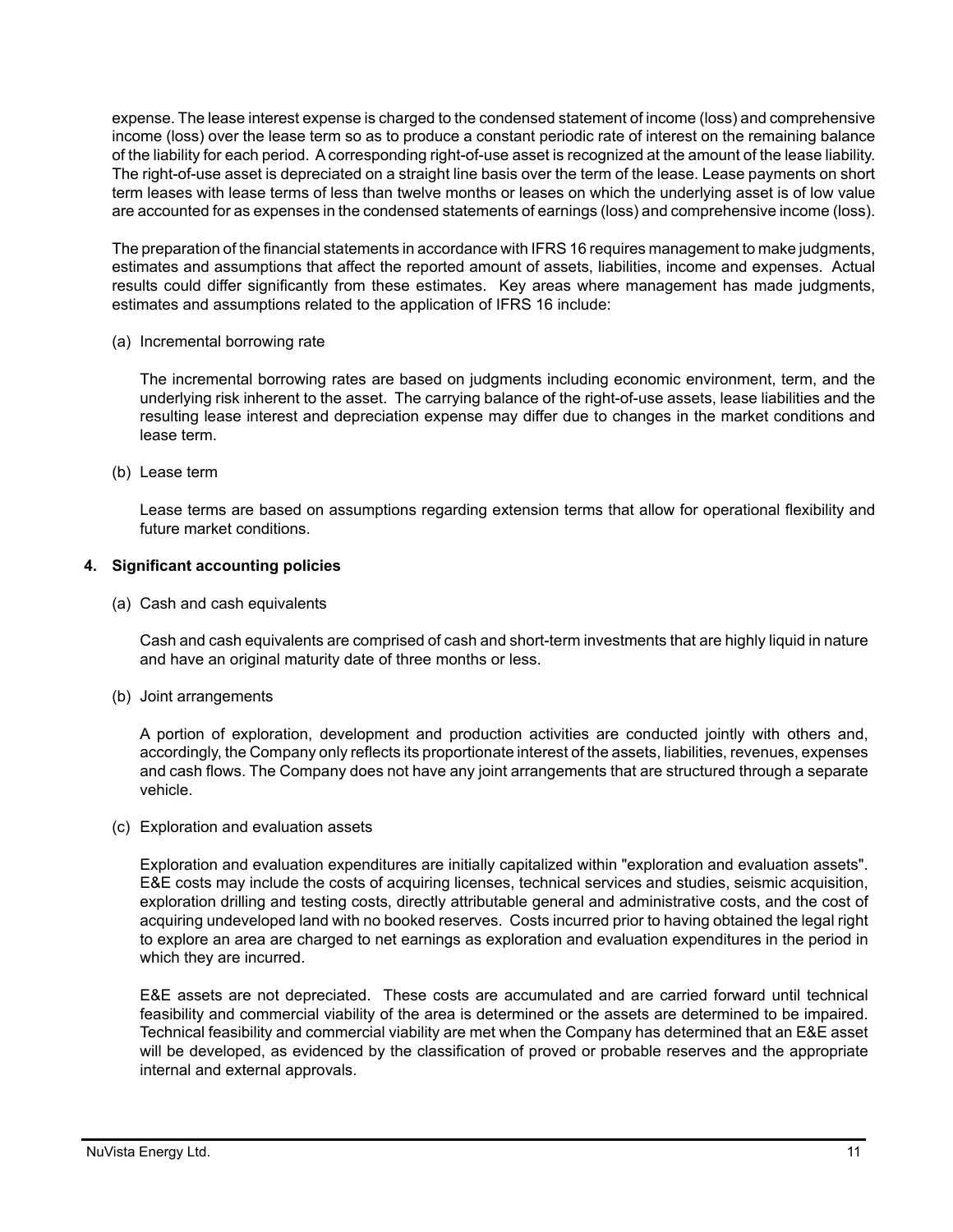E&E assets are assessed for impairment if: (i) sufficient data exists to determine technical feasibility and commercial viability; and (ii) facts and circumstances suggest that the carrying amount exceeds the recoverable amount. The recoverable amount of an asset is defined as the higher of fair value less costs to sell and value in use. E&E assets are tested for impairment at the operating segment level.

If proved and/or probable reserves have been discovered, E&E assets are first tested for impairment prior to the reclassification to property, plant and equipment. The carrying value, after any impairment loss, of the relevant E&E assets and associated undeveloped land is then reclassified as development and production assets within property, plant and equipment.

Any impairment loss on E&E assets, unsuccessful E&E costs and the cost of undeveloped land that has expired are charged to net earnings as exploration and evaluation expense.

(d) Development and production assets

Items of property, plant and equipment which include oil and gas development and production assets and corporate assets are measured at cost less accumulated depletion, depreciation, amortization and impairment. Development and production assets are accumulated on an area-by-area basis and represent the cost of developing the commercial reserves discovered and bringing them into production, together with the E&E expenditures incurred in finding commercial reserves transferred from E&E assets as outlined above.

Costs incurred subsequent to the determination of technical feasibility and commercial viability and the costs of replacing parts of property, plant and equipment are recognized as oil and natural gas assets only when they increase the future economic benefits embodied in the specific asset to which they relate. All other expenditures are recognized in net earnings as incurred. Such capitalized oil and natural gas assets generally represent costs incurred in developing proved and/or probable reserves and bringing in or enhancing production from such reserves. The carrying amount of any replaced or sold component is derecognized. The costs of the day-to-day servicing of property, plant and equipment are recognized in net earnings as incurred.

(e) Impairment

An impairment test is performed when events and circumstances arise, at each reporting date, that indicate that the carrying value of a development and production asset may exceed its recoverable amount. The carrying value is compared against the expected recoverable amount of the asset, defined as the greater of fair value less costs to sell and its value in use. Fair value less costs to sell is determined as the amount that would be obtained for the sale of a CGU in an arm's length transaction between knowledgeable and willing parties. Fair value less costs to sell may be determined by using discounted future net cash flows of proved and probable reserves using forecast prices and costs including expansion prospects and its eventual disposal, using assumptions that an independent market participant may take into account. Value in use is determined by estimating the present value of the future net cash flows expected to be derived from the continued use of the asset. If any indications of impairment exist, the Company performs an impairment test related to the assets. Individual assets or areas are grouped for impairment assessment purposes into CGU's, which are the lowest level at which there are identifiable cash inflows that are largely independent of the cash inflows of other groups of assets.

Where the carrying amount of a CGU exceeds its recoverable amount, the CGU is considered impaired and is written down to its recoverable amount. The impairment loss is recorded within depletion, depreciation, amortization and impairment expense in net earnings. Impairments are reversed when events or circumstances give rise to changes in the estimate of the recoverable amount since the period the impairment was recorded. An impairment loss is reversed only to the extent that the CGU's carrying amount does not exceed the carrying amount that would have been determined, net of depletion, if no impairment loss had been recognized.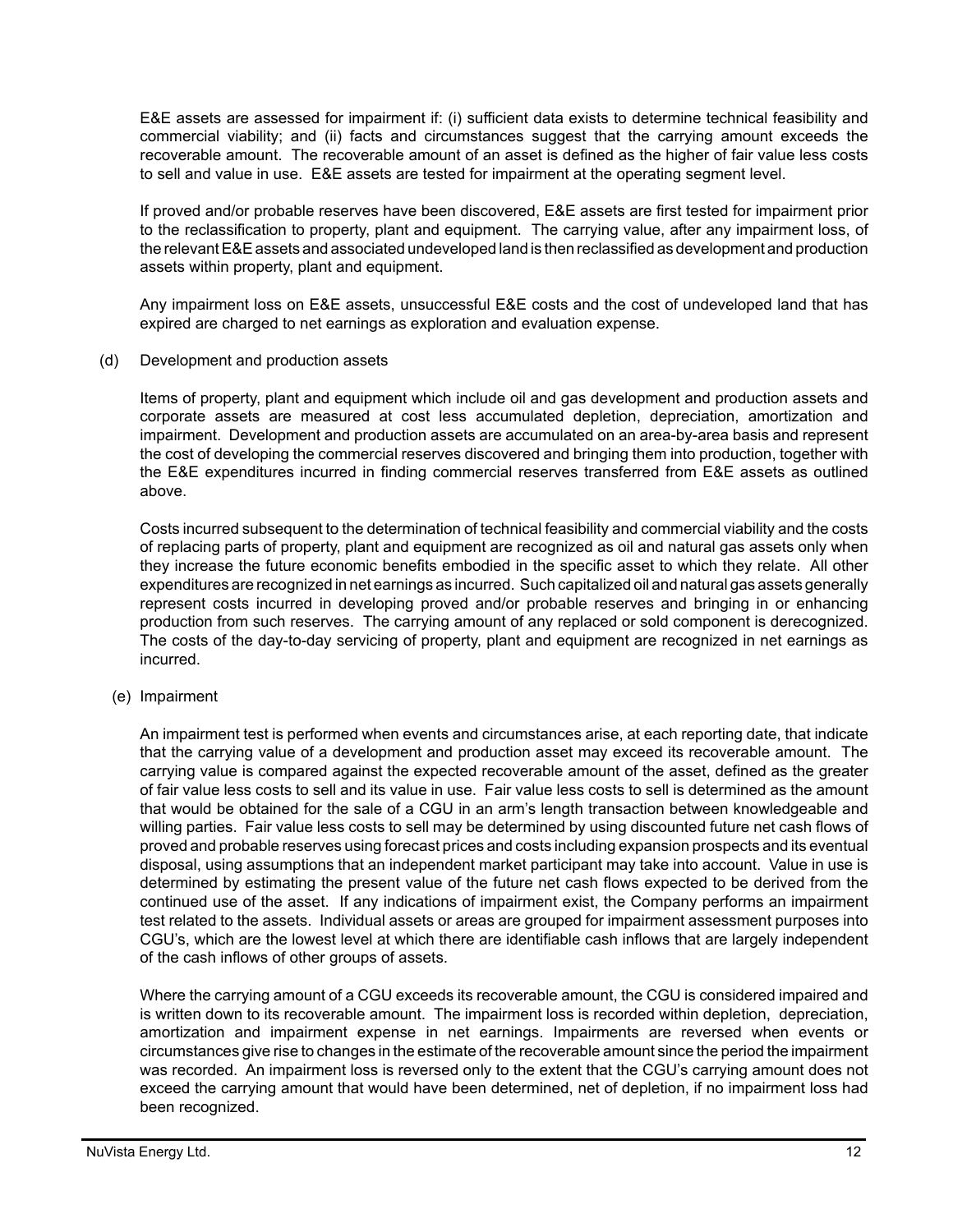#### (f) Depletion, depreciation, amortization

The costs of development and production assets are depleted using the unit-of-production method by reference to the ratio of production in the period to the related proved and probable reserves, taking into account estimated future development costs necessary to bring those reserves into production and the estimated salvage value of the assets at the end of their useful lives. Future development costs are estimated by taking into account the level of development required to produce the reserves. These estimates are reviewed by independent reserve engineers annually.

Other property, plant and equipment are stated at cost less accumulated depletion, depreciation, amortization and any impairment in value. When significant parts of an item of property, plant and equipment have different useful lives, they are accounted for as separate items (major components) and depreciated over their useful lives. Costs associated with workovers are depreciated over two years and plant turnarounds and overhauls are depreciated over five years. Corporate assets are depreciated on a straight line basis over the useful life of the related assets. Right-of-use assets are depreciated on a straight line basis over the economic life of the contract. The assets' useful lives and residual values are assessed on an annual basis and, if necessary, changes in useful lives are accounted for prospectively.

#### (g) Asset purchases and disposals

Transactions involving the purchase of an individual area, or a group of areas, that do not qualify as a business combination, are treated as asset purchases irrespective of whether the specific transactions involved the transfer of the areas directly or the transfer of an incorporated entity. Accordingly, no goodwill arises and the consideration is allocated to the assets and liabilities purchased on an appropriate basis.

Proceeds on disposition are compared to the carrying value of the specific exploration and evaluation assets, development and production assets and asset retirement obligations disposed and any surplus or shortfall is recorded as a gain or loss on disposal in net earnings.

#### (h) Asset exchange transactions

Asset exchange transactions for development and production assets are measured at the fair value of the asset acquired and the assets given up are measured at the carrying amount. Gains and losses are recorded in net earnings in the period incurred.

#### (i) Business combinations

Determining whether an acquisition meets the definition of a business combination or represents an asset purchase requires judgment on a case by case basis. Business combinations are accounted for using the acquisition method. The acquired identifiable assets and liabilities are measured at their fair value at the date of acquisition, with limited exceptions. Any excess of the purchase price over the recognized amount (generally the fair value) of the net assets acquired is recognized as goodwill. Any deficiency of the purchase price below the recognized amount of the net assets acquired is recorded as a bargain purchase gain in net earnings. Associated transactions costs are expensed when incurred.

### (j) Asset retirement obligations

The Company recognizes a liability in the period in which it has a present and legal or constructive liability and a reasonable estimate of the amount can be made. On a periodic basis, the Company reviews these estimates and changes, if any, are applied prospectively. An obligation is recognized for the estimated cost of abandonment and site restoration, by discounting expected future cash flows required to settle the obligation using a risk free rate, with a corresponding amount capitalized as asset retirement costs in property, plant and equipment. These asset retirement costs are subsequently depleted on a unit-of-production basis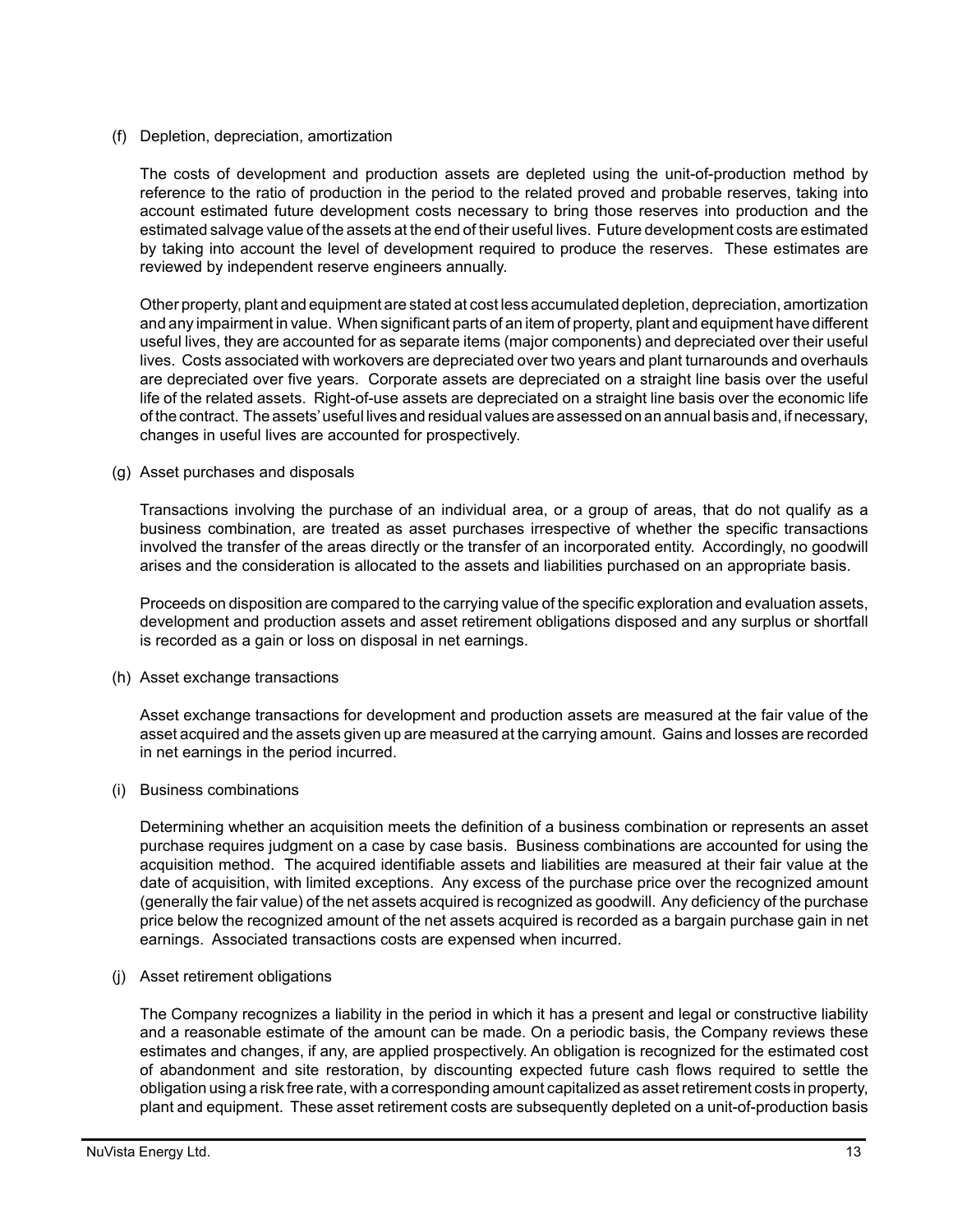over the life of the proved and probable reserves. The obligation is adjusted each reporting period to reflect the passage of time and changes to the estimated future cash flows underlying the obligation. The increase in the obligation due to the passage of time is recognized as accretion expense and changes in the estimated future cash flows are capitalized. Actual costs incurred upon settlement of the obligations are charged against the liability.

### (k) Revenue recognition

NuVista's petroleum and natural gas revenue from the sale of natural gas, condensate, oil and natural gas liquids ("NGLs") are based on the consideration specified in contracts with customers. NuVista recognizes revenue when it transfers control of the product to the customer. This is generally at the point in time when the customer obtains legal title to the product which is when it is physically transferred to the pipeline or other transportation method agreed upon and collection is reasonably assured. The amount of revenue recognized is based on the consideration specified in the contract. As a result of various marketing arrangements, NuVista will give up title to their commodity to a third party marketing company who will deliver the product to the end customer using NuVista's pipeline capacity. This revenue is shown separate as transportation revenue*.* NuVista evaluates its arrangements with third parties and partners to determine if NuVista is acting as the principal or as an agent. NuVista is considered the principal in a transaction when it has primary responsibility for the transaction. If NuVista acts in the capacity of an agent rather than as a principal in a transaction, then the revenue is recognized on a net basis, only reflecting the fee, if any, realized by NuVista from the transaction. The transaction price for variable price contracts is based on a representative commodity price index, and may be adjusted for quality, location, delivery method, or other factors depending on the agreed upon terms of the contract. The amount of revenue recorded can vary depending on the grade, quality and quantities of natural gas, condensate, oil or NGLs transferred to customers. Market conditions, which impact NuVista's ability to negotiate certain components of the transaction price, can also cause the amount of revenue recorded to fluctuate from period to period. Tariffs, tolls and fees charged to other entities for use of pipelines and facilities owned by NuVista are evaluated by management to determine if these originate from contracts with customers or from incidental or collaborative arrangements. Tariffs, tolls and fees charged to other entities that are from contracts with customers are recognized in revenue when the related services are provided.

#### (l) Transportation

Transportation expenses include costs incurred to transport crude oil, natural gas, condensate, oil and natural gas liquids from the wellhead to the point of title transfer.

### (m) Financial instruments

### (i) Non-derivative financial instruments

Financial instruments have three principal classification categories for financial assets: measured at amortized cost, fair value through other comprehensive income ("FVOCI"), or fair value through profit or loss ("FVTPL"). Where the fair value option is applied to financial liabilities, any change in fair value resulting from an entity's own credit risk is recorded through other comprehensive income or loss rather than net income or loss. The classification of financial assets is based on the business model in which a financial asset is managed and its contractual cash flow characteristics. A financial asset is subsequently measured at amortized cost if it meets both of the following conditions: a) the asset is held with a business model whose objective is to hold assets to collect contractual cash flows; and b) the contractual terms of the financial assets give rise to cash flows on specified dates that are solely payments of principal and interest on principal amounts outstanding. Financial assets that meet criteria (b) above that are held within a business model whose objective is achieved by both collecting contractual cash flows and selling financial assets is subsequently measured at FVOCI. All other financial assets are subsequently measured at FVTPL.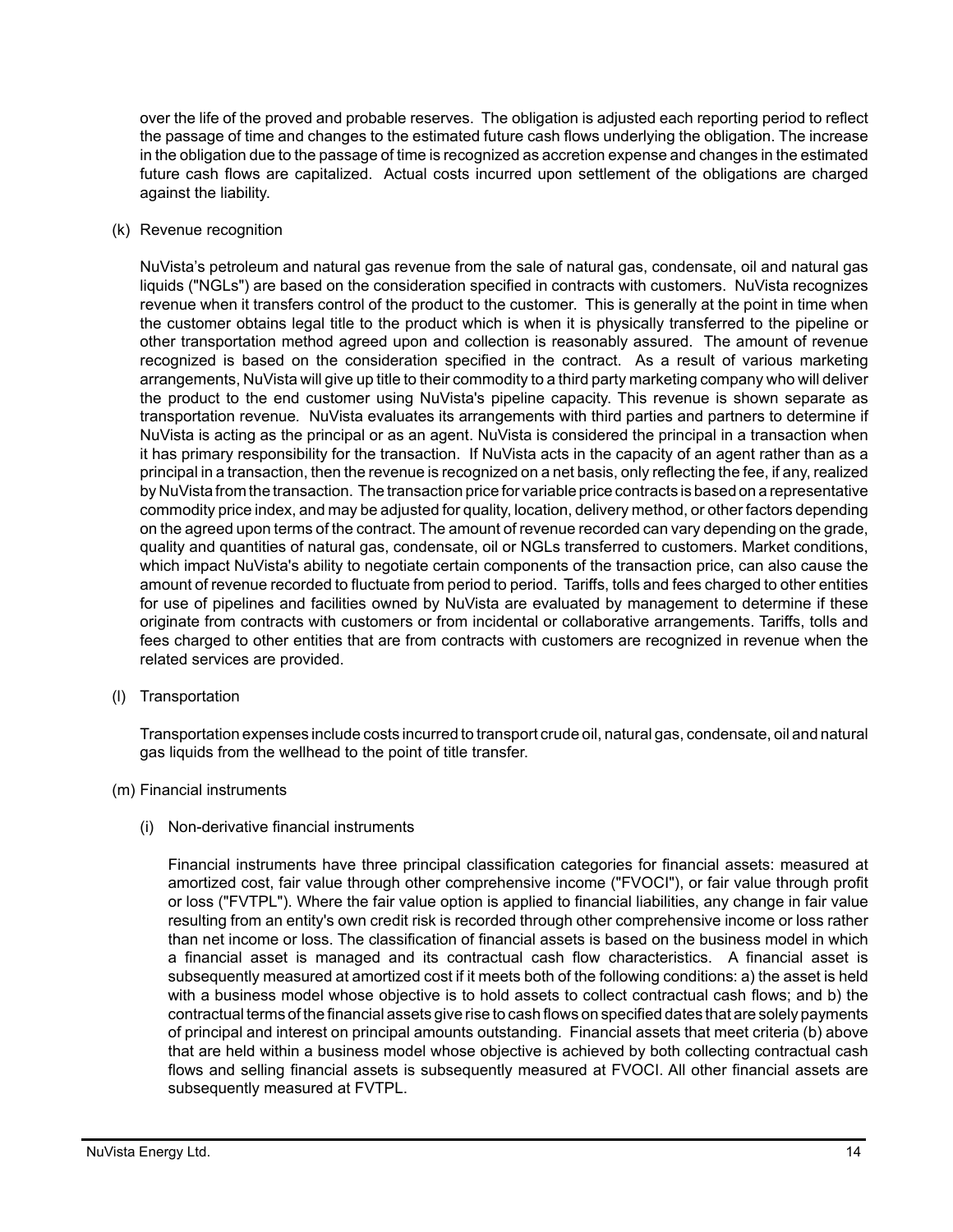NuVista recognizes loss allowances for expected credit losses ("ECLs") on its financial assets measured at amortized cost. Due to the nature of its financial assets, NuVista measures loss allowances at an amount equal to expected lifetime ECLs. Lifetime ECLs are the anticipated ECLs that result from all possible default events over the expected life of a financial asset. ECLs are a probability- weighted estimate of credit loss and are discounted at the effective interest rate of the related financial asset.

(ii) Derivative financial instruments

The Company has entered into certain financial derivative contracts in order to manage the exposure to market risks from fluctuations in commodity prices. These instruments are not used for trading or speculative purposes. The Company has not designated its financial derivative contracts as effective accounting hedges, and has not applied hedge accounting, even though the Company considers all commodity contracts to be economic hedges. As a result, all financial derivative contracts are classified as fair value through profit or loss and are recorded on the statement of financial position at fair value. Transaction costs are recognized in net earnings when incurred. Subsequent to initial recognition, derivatives are measured at fair value, and changes therein are recognized in net earnings.

The Company has accounted for its forward physical delivery sales contracts, which were entered into and continue to be held for the purpose of receipt or delivery of non-financial items, in accordance with its expected purchase, sale or usage requirements as executory contracts. As such, these contracts are not considered to be derivative financial instruments and have not been recorded at fair value on the statement of financial position. Realized gains or losses from natural gas and oil commodity physical delivery sales contracts are recognized in oil and natural gas revenue as the contracts are settled.

Embedded derivatives are separated from the host contract and accounted for separately if the economic characteristics and risks of the host contract and the embedded derivative are not closely related, a separate instrument with the same terms as the embedded derivative would meet the definition of a derivative, and the combined instrument is not measured at fair value through profit or loss. Changes in the fair value of separable embedded derivatives are recognized in net earnings.

(n) Share capital

Common shares are classified as equity. Incremental costs directly attributable to the issue of common shares and share options are recognized as a deduction from equity, net of any tax effects.

(o) Share-based compensation

The Company has four types of incentive plans: stock options, director deferred share unit ("DSU") plan, performance share awards ("PSA") and restricted share awards ("RSA") that may be granted to directors, officers and employees.

The Company's stock option plan provides the stock option holder with the right to purchase common shares. The Company uses the fair value method for valuing stock option grants using the Black-Scholes option pricing model. Under this method, the compensation cost attributable to all share options granted is measured at fair value at the grant date and expensed over the vesting period to share-based compensation expense with a corresponding increase to contributed surplus. Upon the exercise of stock options, consideration received together with the amount previously recognized in contributed surplus is recorded as an increase to share capital. A forfeiture rate is estimated on the grant date and is subsequently adjusted each period to reflect the actual number of options that are expected to vest.

The Company's DSU plan entitles participants to receive cash based on the Company's share price at the time of retirement. A liability for expected cash payments is accrued over the life of the DSUs based on the market price of the Company's common shares. Compensation expense is recorded in net earnings as share-based compensation expense.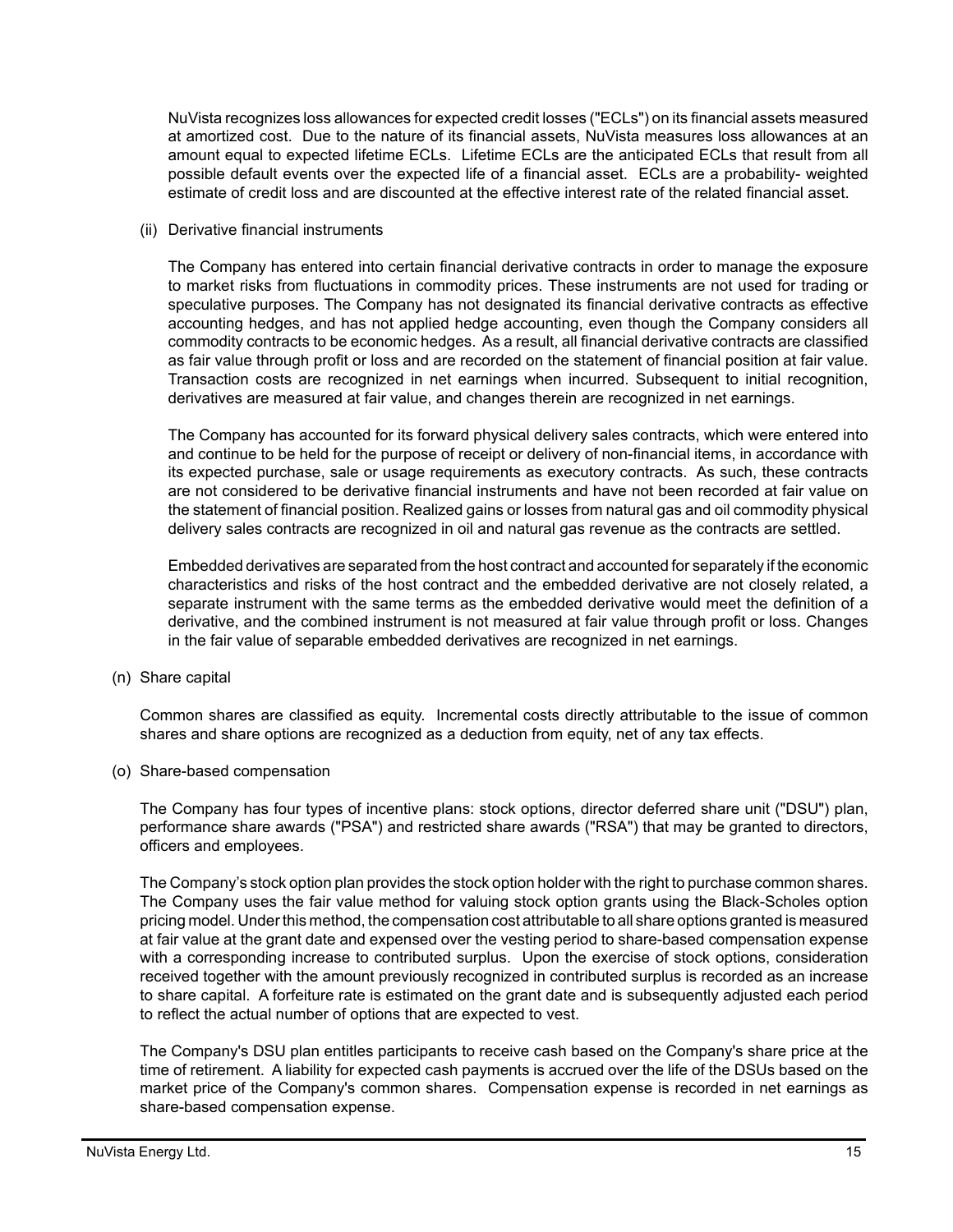The RSA and PSA incentive plans allows a holder of the RSA and of PSA to receive common shares upon vesting. Grants under the PSA plan are multiplied by a payout multiplier ranging from 0 to 2.0x, determined by the Board based on an assessment of the Company's achievement of predefined corporate performance measures. The Company uses the fair value method for valuing RSA and PSA grants using the Black-Scholes option pricing model. This fair value is recognized as share-based compensation expense over the vesting period with a corresponding increase to contributed surplus. The amount of the compensation expense is reduced by an estimated forfeiture rate determined at the date of the grant. Upon vesting of the RSAs and PSAs the previously recognized value in contributed surplus will be recorded as an increase to share capital.

(p) Income taxes

Income tax expense represents the sum of the tax currently payable and the deferred tax. Current tax is the expected tax payable on the taxable income for the year, using tax rates enacted or substantively enacted at the reporting date, and any adjustment to tax payable in respect of previous years.

Deferred tax is recognized on the temporary differences between the carrying amounts of assets and liabilities for financial reporting purposes and the amounts used for taxation purposes. Deferred tax is measured at the tax rates that are expected to be applied to temporary differences when they reverse, based on the laws that have been enacted or substantively enacted by the reporting date.

A deferred tax asset is recognized to the extent that it is probable that future taxable profits will be available against which the temporary difference can be utilized. Deferred tax assets are reviewed at each reporting date and are reduced to the extent that it is no longer probable that the related tax benefit will be realized. Deferred income tax assets and liabilities are netted in certain circumstances.

Deferred income tax expense is recognized in the statement of earnings except to the extent that it relates to items recognized directly in equity, in which case it is recognized in equity.

(q) Earnings (loss) per share

Basic earnings per share is calculated by dividing the net earnings or losses attributable to common shareholders of the Company by the weighted average number of common shares outstanding during the period.

Diluted per share amounts reflect the potential dilution that could occur if securities or other contracts to issue common shares were exercised into common shares. The Company calculates the dilutive impact of common shares assuming the proceeds received from the pro forma exercise of in-the-money stock options, RSAs and PSAs are used to purchase common shares at average market prices.

### **5. Other receivable**

The Company has entered into contracts for the construction of two Pipestone compressor stations, which secured third party ownership and funding of the assets. The other receivable balance of \$10.3 million represents expenses incurred that have not yet been reimbursed related to these assets.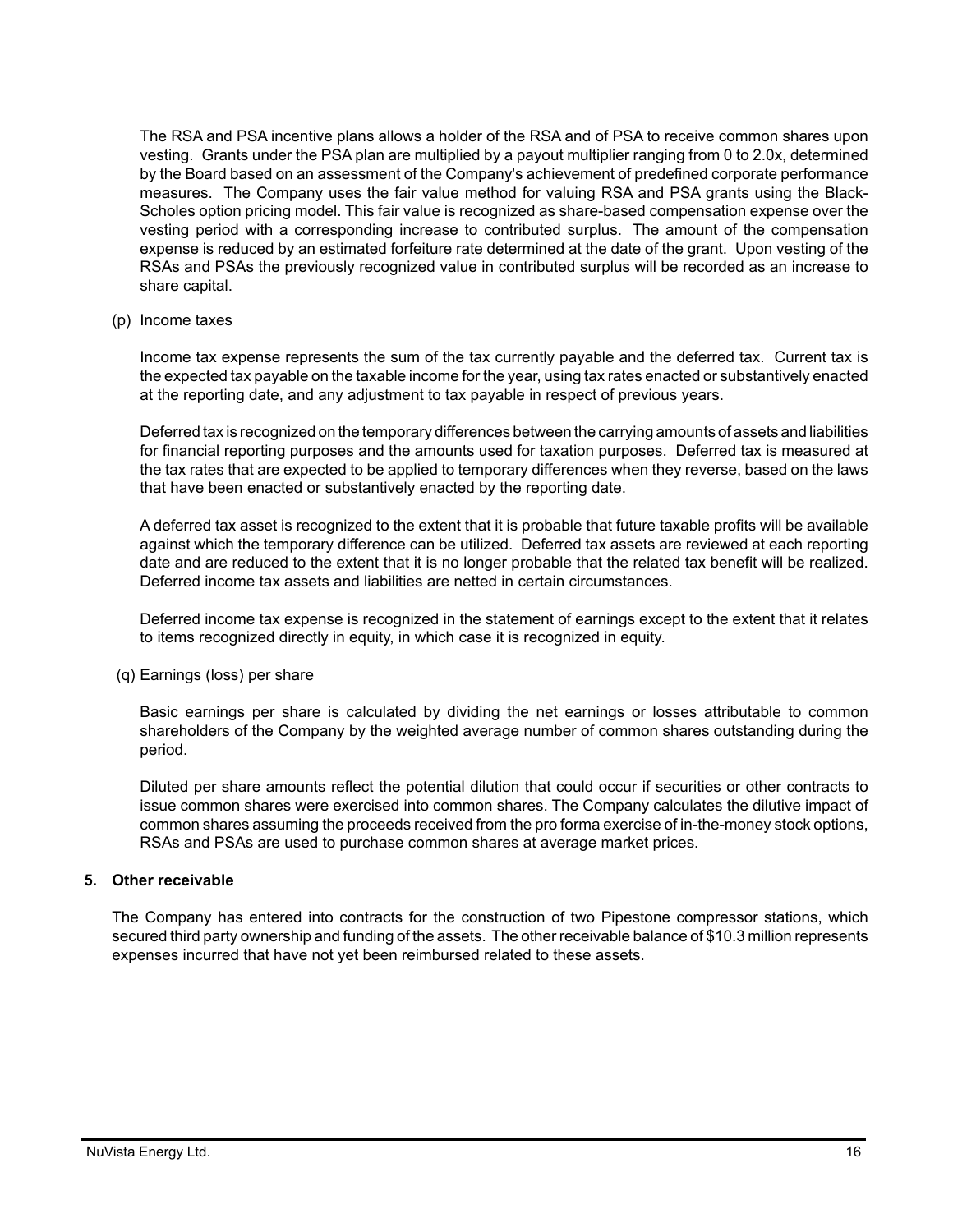### **6. Exploration and evaluation assets**

|                                                     | 2019              | 2018      |
|-----------------------------------------------------|-------------------|-----------|
| Balance, January 1                                  | \$<br>$30,165$ \$ | 64,298    |
| Additions                                           | 7,173             | 4,872     |
| Acquisitions                                        |                   | 28,122    |
| <b>Dispositions</b>                                 |                   |           |
| Capitalized share-based compensation (note 19)      | 333               | 336       |
| Transfers to property, plant and equipment (note 7) | (6,056)           | (64, 753) |
| Expiries (exploration and evaluation expense)       | (3,668)           | (2,710)   |
| Balance, end of period                              | 27,947 \$         | 30,165    |

During the years ended December 31, 2019 and 2018, there were no indicators of impairment in NuVista's E&E assets, therefore an impairment test was not performed.

#### **7. Property, plant and equipment**

|                                                                                                                        | 2019                                | 2018                       |
|------------------------------------------------------------------------------------------------------------------------|-------------------------------------|----------------------------|
| Cost                                                                                                                   |                                     |                            |
| Balance, January 1                                                                                                     | \$<br>2,779,988 \$                  | 1,671,300                  |
| Additions                                                                                                              | 302,808                             | 335,920                    |
| Acquisitions                                                                                                           |                                     | 676,436                    |
| Dispositions (note 9)                                                                                                  | (6, 237)                            | (562)                      |
| Capitalized share-based compensation (note 19)                                                                         | 1,471                               | 1,313                      |
| Change in asset retirement obligations (note 13)                                                                       | 35,031                              | 30,828                     |
| Transfers from exploration and evaluation assets (note 6)                                                              | 6,056                               | 64,753                     |
| Balance, end of period                                                                                                 | \$<br>$3,119,117$ \$                | 2,779,988                  |
| Accumulated depletion, depreciation and amortization<br>Balance, January 1<br>Depletion, depreciation and amortization | \$<br>2019<br>799,862 \$<br>216,165 | 2018<br>644,184<br>156,080 |
| <b>Dispositions</b>                                                                                                    |                                     | (402)                      |
| Balance, end of period                                                                                                 | \$<br>1,016,027 \$                  | 799,862                    |
|                                                                                                                        | 2019                                | 2018                       |
| <b>Carrying value</b>                                                                                                  |                                     |                            |
| Balance, January 1                                                                                                     | \$<br>1,980,126 \$                  | 1,027,116                  |
| Balance, end of period                                                                                                 | \$<br>2,103,090 \$                  | 1,980,126                  |

At December 31, 2019 there were indicators of impairment identified in NuVista's Wapiti Montney CGU as a result of sustained declines in the forward commodity prices for condensate, oil and natural gas and a reduction in market capitalization. An impairment test was performed on property, plant and equipment assets. For the December 31, 2019 test, property, plant and equipment was assessed based on the recoverable amount estimated using a value in use calculation based on expected future cash flows generated from proved and probable reserves using pre-tax discount rates ranging from 10% to 17%, based on the independent external reserves report. No impairment was recognized at December 31, 2019, as the estimated recoverable amount of the Wapiti Montney CGU exceeded its respective carrying value.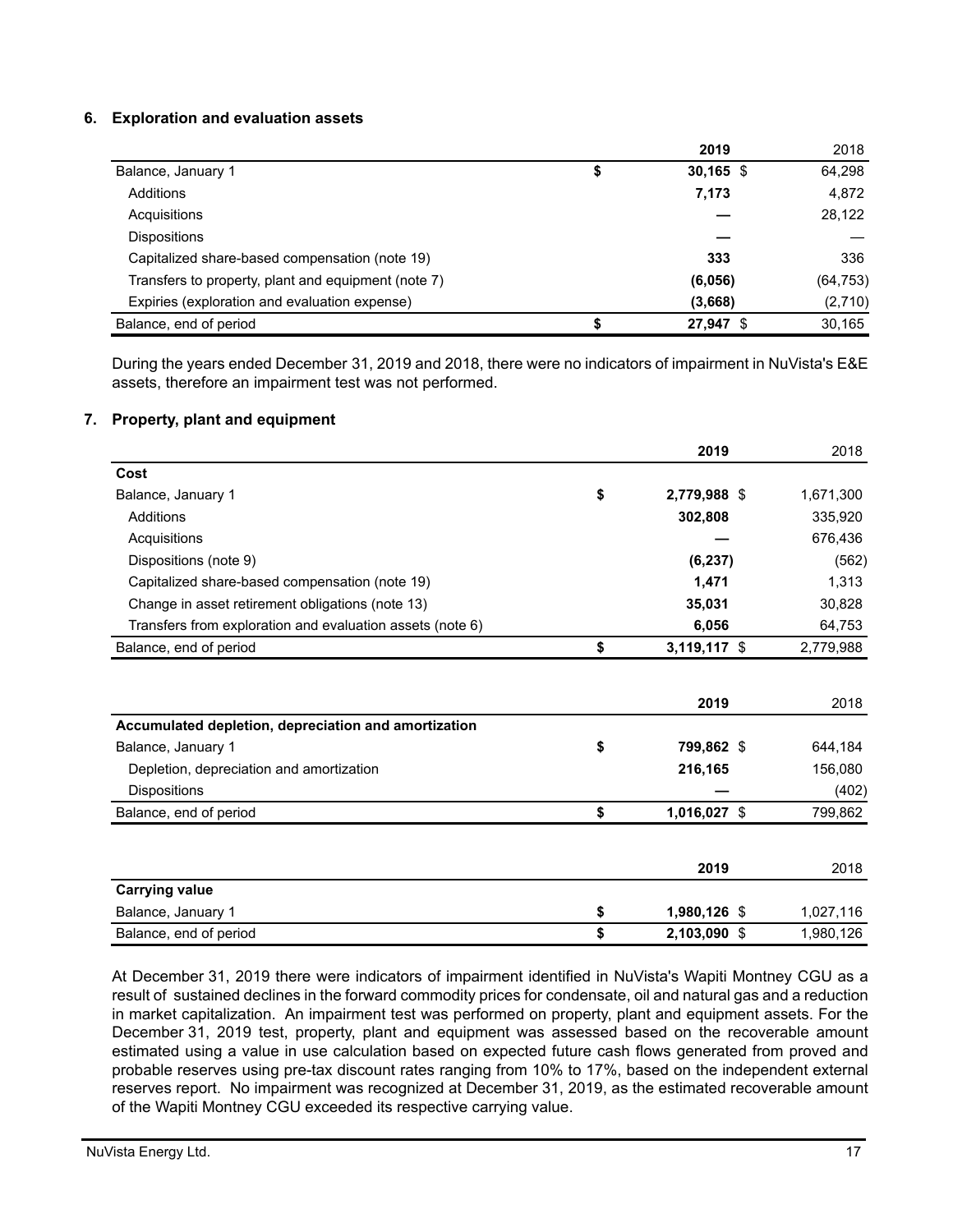During the year ended December 31, 2018, there were no indicators of impairment or reversal of impairment identified on any of the Company's CGU's within property, plant & equipment.

### **8. Right-of-use assets**

|                                   | <b>Office</b>    |     | Gas<br><b>Transportation</b> |     | Gas<br><b>Processing</b> |              |
|-----------------------------------|------------------|-----|------------------------------|-----|--------------------------|--------------|
|                                   | Leases           |     | Lease                        |     | Lease                    | <b>Total</b> |
| Cost:                             |                  |     |                              |     |                          |              |
| Balance, January 1, 2019 (note 3) | \$<br>$5,481$ \$ |     |                              | \$  | — \$                     | 5,481        |
| Additions                         |                  |     | 36,921                       |     | 77,529                   | 114,450      |
| Balance, December 31, 2019        | \$<br>$5,481$ \$ |     | 36,921 \$                    |     | 77,529 \$                | 119,931      |
|                                   |                  |     |                              |     |                          |              |
| <b>Accumulated depreciation:</b>  |                  |     |                              |     |                          |              |
| Balance, January 1, 2019          | \$               | -\$ |                              | \$  |                          | \$           |
| Depreciation                      | 793              |     | 803                          |     | 1,713                    | 3,309        |
| Balance, December 31, 2019        | \$<br>793 \$     |     | 803 \$                       |     | $1,713$ \$               | 3,309        |
|                                   |                  |     |                              |     |                          |              |
| Carrying amount:                  |                  |     |                              |     |                          |              |
| Balance, January 1, 2019          | \$<br>$5,481$ \$ |     |                              | -\$ |                          | \$<br>5,481  |
| Balance, December 31, 2019        | \$<br>4,688 \$   |     | 36,118 \$                    |     | 75,816 \$                | 116,622      |

In accordance with the adoption of IFRS 16 - *Leases*, on January 1, 2019, the Company recognized right-ofuse assets for our head office and field office leases.

During the year ended December 31, 2019, the Company entered into a contract for the construction of the Pipestone South compressor station, which secured third party ownership and funding of the asset. Under the terms of the contract, NuVista was compensated to complete the construction of the asset in exchange for entering into a long term commitment for NuVista operatorship and use of the compressor station. During the third quarter of 2019, the Company recognized right of use assets for a gas processing lease associated with the start up of the Pipestone South compressor, and a gas transportation lease associated with the pipeline that connects the Pipestone South compressor to the SemCAMS Wapiti plant.

### **9. Dispositions**

|                                                                   | 2019       | 2018  |
|-------------------------------------------------------------------|------------|-------|
| Proceeds from dispositions                                        | $6,556$ \$ |       |
| Property, plant and equipment after net accumulated DD&A disposed | (6, 237)   | (160) |
| Asset retirement obligations disposed                             | 888        | 14    |
| Working capital                                                   | 1,968      |       |
| Gain (loss) on dispositions                                       | $3.175$ \$ | (146) |

For the year ended December 31, 2019, the Company disposed of certain non core area assets including a water pipeline for gross proceeds of \$6.6 million. A gain on dispositions of \$3.2 million was recorded in the period.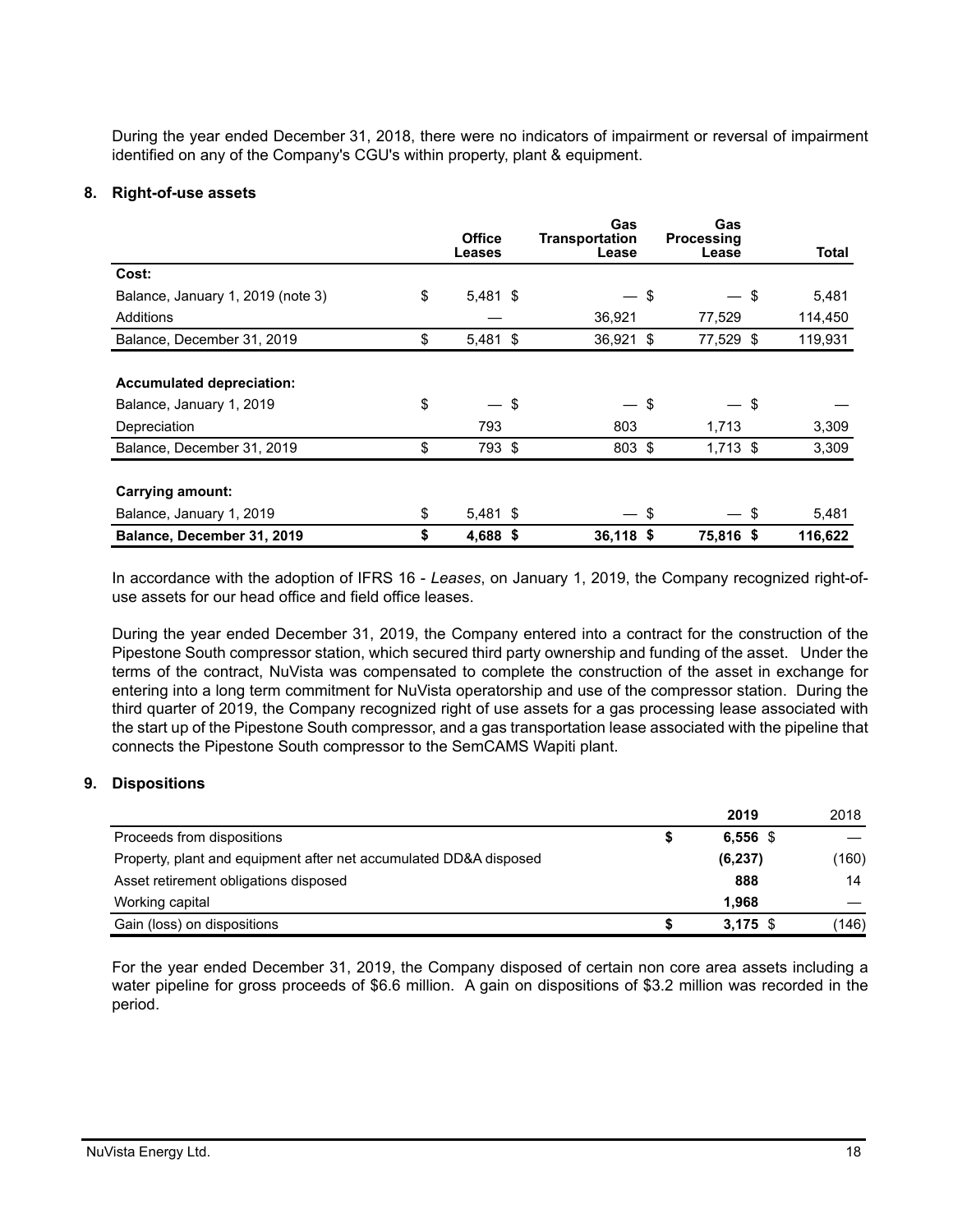### **10. Long-term debt**

At December 31, 2019, the Company had a \$550 million (December 31, 2018 - \$450 million) extendible revolving term credit facility available from a syndicate of Canadian chartered banks. Borrowing under the credit facility may be made by prime loans, bankers' acceptances and/or US libor advances. These advances bear interest at the bank's prime rate and/or at money market rates plus a borrowing margin. For the year ended December 31, 2019, borrowing costs averaged 3.8% (December 31, 2018 – 3.3%). The credit facility is secured by a first floating charge debenture, general assignment of book debts and the Company's condensate and natural gas properties and equipment. The credit facility has a tenor of two years and is subject to an annual review by the lenders, at which time the lenders can extend the revolving period or can request conversion to a one year term loan. During the revolving period, a review of the maximum borrowing amount occurs annually on or before April 30 and semiannually on or before October 31. During the term period, no principal payments would be required until a year after the revolving period matures on April 30, in the event of a reduction or the credit facility not being renewed. The semi annual review was completed in the fourth quarter, resulting in an increase to the credit facility of \$50 million. The next review is scheduled for on or before April 30, 2020. Upon successful renewal, the tenor of the credit facility will extend to April 2022.

As at December 31, 2019, the Company had drawn \$306.3 million on its credit facility (December 31, 2018 – \$257.4 million) and had outstanding letters of credit of \$8.0 million, which reduce the credit available on the credit facility. The credit facility does not contain any financial covenants, but the Company is subject to various nonfinancial covenants under its credit facility. These covenants are monitored on a regular basis and as at December 31, 2019, the Company was in compliance with all covenants.

### **11. Senior unsecured notes**

On March 2, 2018, the Company issued \$220.0 million aggregate principal amount of 6.50% senior unsecured notes due March 2, 2023 ("2023 Notes"). Interest is payable semi-annually in arrears. The 2023 Notes are fully and unconditionally guaranteed as to the payment of principal and interest, on a senior unsecured basis by the Company. There are no maintenance or financial covenants.

The 2023 Notes are non-callable by the Company prior to March 2, 2020. At any time on or after March 2, 2020, the Company may redeem all or part of the 2023 Notes at the redemption prices set forth in the table below plus any accrued and unpaid interest:

| 12 month period ended: | Percentage |
|------------------------|------------|
| March 2, 2021          | 103.250%   |
| March 2, 2022          | 101.625%   |
| March 2, 2023          | 100.000%   |

If a change of control occurs, each holder of the 2023 Notes will have the right to require the Company to purchase all or any part of that holder's 2023 Notes for an amount in cash equal to 101% of the aggregate principal repurchased plus accrued and unpaid interest.

On June 22, 2016, the Company issued \$70.0 million of 9.875% senior unsecured notes ("2021 Notes") with a 5 year term by way of private placement. Proceeds net of discount and costs amounted to \$66.9 million. Interest is payable in equal quarterly installments in arrears. The 2021 Notes are fully and unconditionally guaranteed as to the payment of principal and interest, on a senior unsecured basis by the Company. There are no maintenance financial covenants. On March 2, 2018, part of the proceeds from the 2023 Notes were used to redeem the full aggregate principal amount of \$70.0 million the Company's existing 2021 Notes, resulting in an agreed redemption call premium of \$6.6 million and \$2.2 million of remaining accretion of the carrying value which is included in financing costs, for a total incremental expense on redemption of \$8.8 million.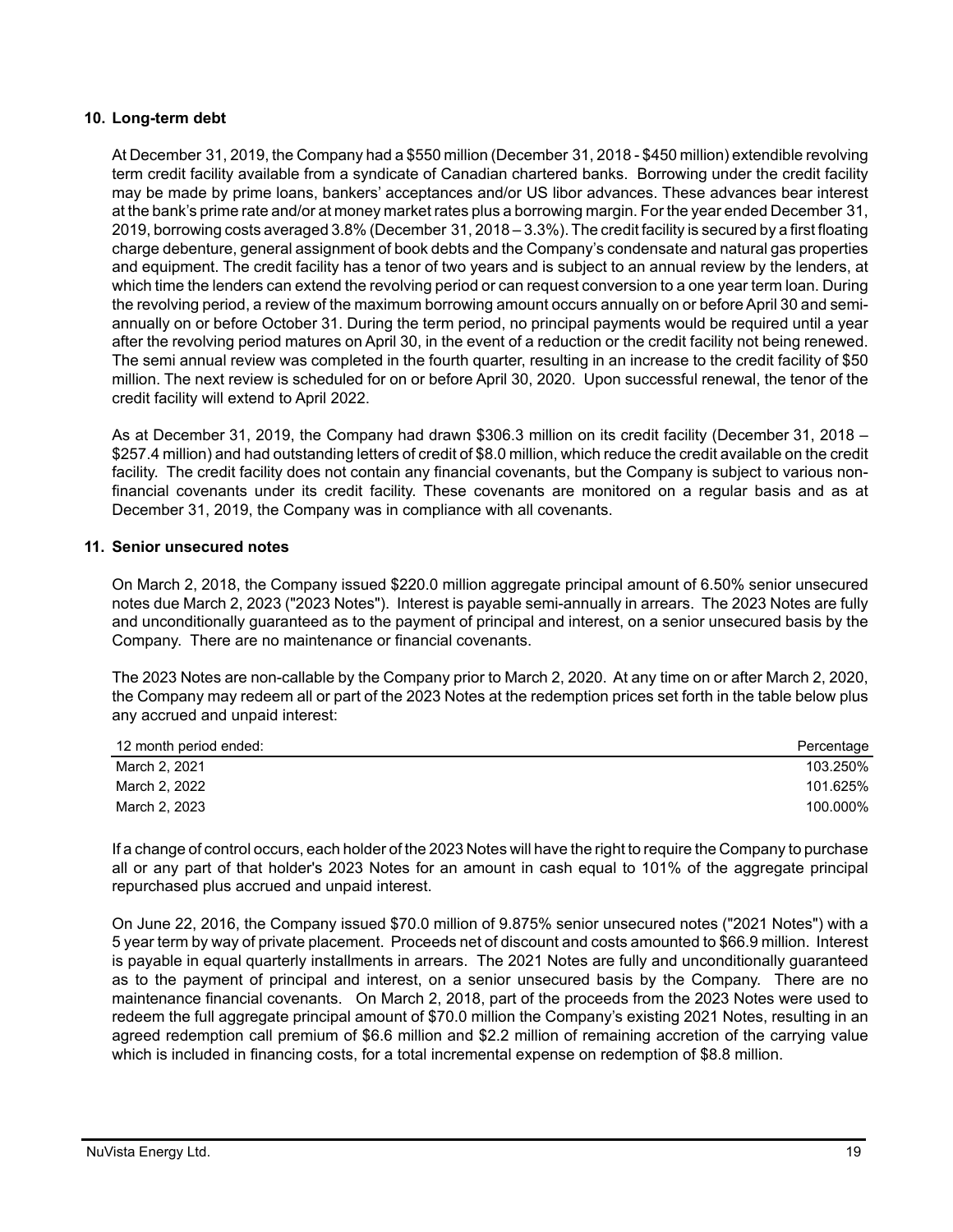### **12. Lease Liabilities**

The Company has the following future commitments associated with its lease obligations relating to office leases, gas processing and gas transportation commitments:

|                                          |    | 2019     |
|------------------------------------------|----|----------|
| Lease liabilities at January 1, 2019     | ₽  | 5,481    |
| Additions <sup>(1)</sup>                 |    | 114,450  |
| Lease interest expense                   |    | 3,631    |
| Principal repayment of leases            |    | (4, 255) |
| Lease liabilities at December 31, 2019   | S  | 119,307  |
| Current portion of lease liabilities     | \$ | 3.416    |
| Non current portion of lease liabilities | S  | 115.891  |

 $\overline{^{(1)}}$  The incremental borrowing rate used to determine the lease liabilities for the gas transportation and processing commitments added in the year was 11% and 8%, respectively.

The following table details the undiscounted cash flows and contractual maturities of NuVista's lease liabilities, as at December 31, 2019:

| 13,623<br>Less than 1 year<br>\$<br>44,954<br>1-3 years<br>29,093<br>4-5 years<br>124,917<br>After 5 years<br>212.587<br>Total undiscounted future lease payments<br>5<br>Amounts representing lease interest expense over the term of the lease<br>119,307<br>Present value of net lease payments<br>S |  | 2019      |
|---------------------------------------------------------------------------------------------------------------------------------------------------------------------------------------------------------------------------------------------------------------------------------------------------------|--|-----------|
|                                                                                                                                                                                                                                                                                                         |  |           |
|                                                                                                                                                                                                                                                                                                         |  |           |
|                                                                                                                                                                                                                                                                                                         |  |           |
|                                                                                                                                                                                                                                                                                                         |  |           |
|                                                                                                                                                                                                                                                                                                         |  |           |
|                                                                                                                                                                                                                                                                                                         |  | (93, 280) |
|                                                                                                                                                                                                                                                                                                         |  |           |

#### **13. Asset retirement obligations**

|                                                | 2019               | 2018      |
|------------------------------------------------|--------------------|-----------|
| Balance, January 1                             | \$<br>102,703 \$   | 72,430    |
| Accretion expense                              | 2,070              | 1,776     |
| Liabilities acquired                           |                    | 11,141    |
| Change in discount rate, Pipestone Acquisition |                    | 17,571    |
| Liabilities incurred                           | 3,831              | 3,291     |
| Liabilities disposed                           | (888)              | (14)      |
| Change in estimates                            | 36,194             | 5,791     |
| Change in discount rate                        | (4,994)            | 4,175     |
| Liabilities settled                            | (14, 383)          | (13, 458) |
| Balance, end of period                         | \$<br>$124,533$ \$ | 102,703   |
| Expected to be incurred within one year        | \$<br>$11,575$ \$  | 12,500    |
| Expected to be incurred beyond one year        | \$<br>112.958 \$   | 90.203    |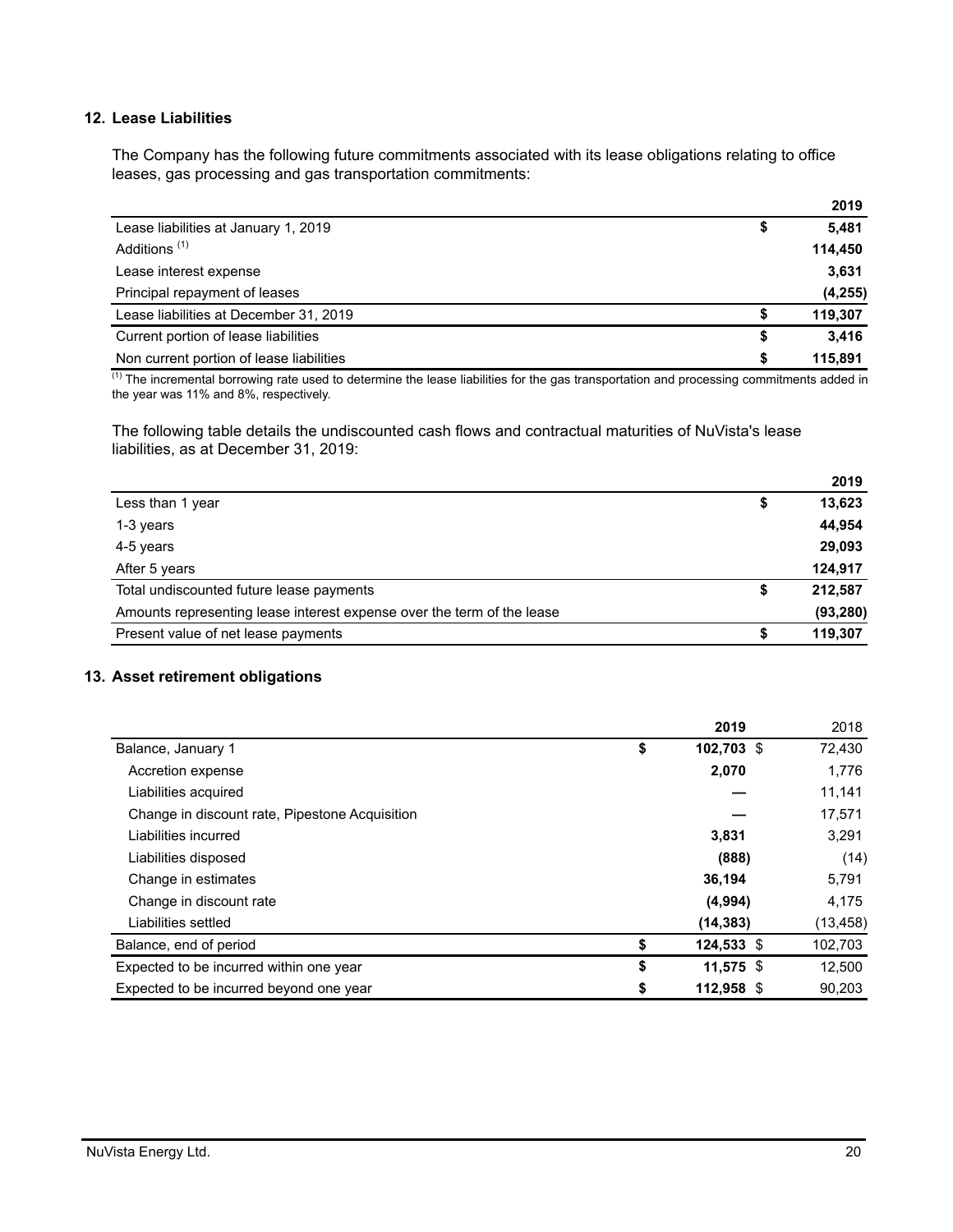The Company's asset retirement obligations are based on estimated costs to reclaim and abandon ownership interests in condensate and natural gas assets including well sites, gathering systems and processing facilities. At December 31, 2019, the estimated total undiscounted, uninflated amount of cash flows required to settle the asset retirement obligations is \$133.8 million (December 31, 2018 – \$106.0 million), of which 40% is estimated to be incurred within the next 10 years. The Bank of Canada's long-term risk-free bond rate of 1.8% (December 31, 2018 – 2.2%) and an inflation rate of 1.4% (December 31, 2018 – 2.0%) were used to calculate the net present value of the asset retirement obligations. The increase in the ARO liability is due primarily to increases in abandonment cost estimates for certain wells in our non core northwest Alberta area.

#### **14. Deferred income taxes**

The tax provision differs from the amount computed by applying the combined Canadian federal and provincial statutory income tax rates to income before deferred income tax expense (benefit) as follows:

|                                                   | 2019                  | 2018    |
|---------------------------------------------------|-----------------------|---------|
| Income before tax                                 | \$<br>$(103, 071)$ \$ | 191,723 |
| Expected tax rate $(1)$                           | 26.50%                | 27.00%  |
| Expected income tax expense                       | (27, 314)             | 51,765  |
| Effect of change in corporate tax rates           | (13, 827)             |         |
| Non-deductible expenses                           | 1,897                 | (204)   |
| Flow-through share renunciations                  |                       | 4,117   |
| Change in unrecognized deferred income tax assets |                       |         |
| Other                                             | 6                     | (200)   |
| Deferred income tax expense (benefit)             | (39, 238)             | 55.478  |

 $(1)$  The statutory rate consists of the combined statutory rates for the Company for the years ended December 31, 2019 and 2018.

The significant components of the net deferred income tax liability (asset) are as follows:

|                                | 2019             | 2018       |
|--------------------------------|------------------|------------|
| Deferred tax liability         |                  |            |
| Oil and natural gas properties | \$<br>228,166 \$ | 184,764    |
| Financial derivative contracts |                  | 31,657     |
| Senior unsecured notes         | 773              | 1,109      |
|                                | 228,939          | 217,530    |
| Deferred tax assets            |                  |            |
| Asset retirement obligations   | (56, 503)        | (27, 730)  |
| Share issue costs              | (4, 421)         | (6,940)    |
| Financial derivative contracts | (6, 337)         |            |
| Non-capital losses             | (91, 530)        | (73, 787)  |
| Other                          | (974)            | (661)      |
|                                | (159, 765)       | (109, 118) |
| Net deferred tax liability     | \$<br>69,174 \$  | 108,412    |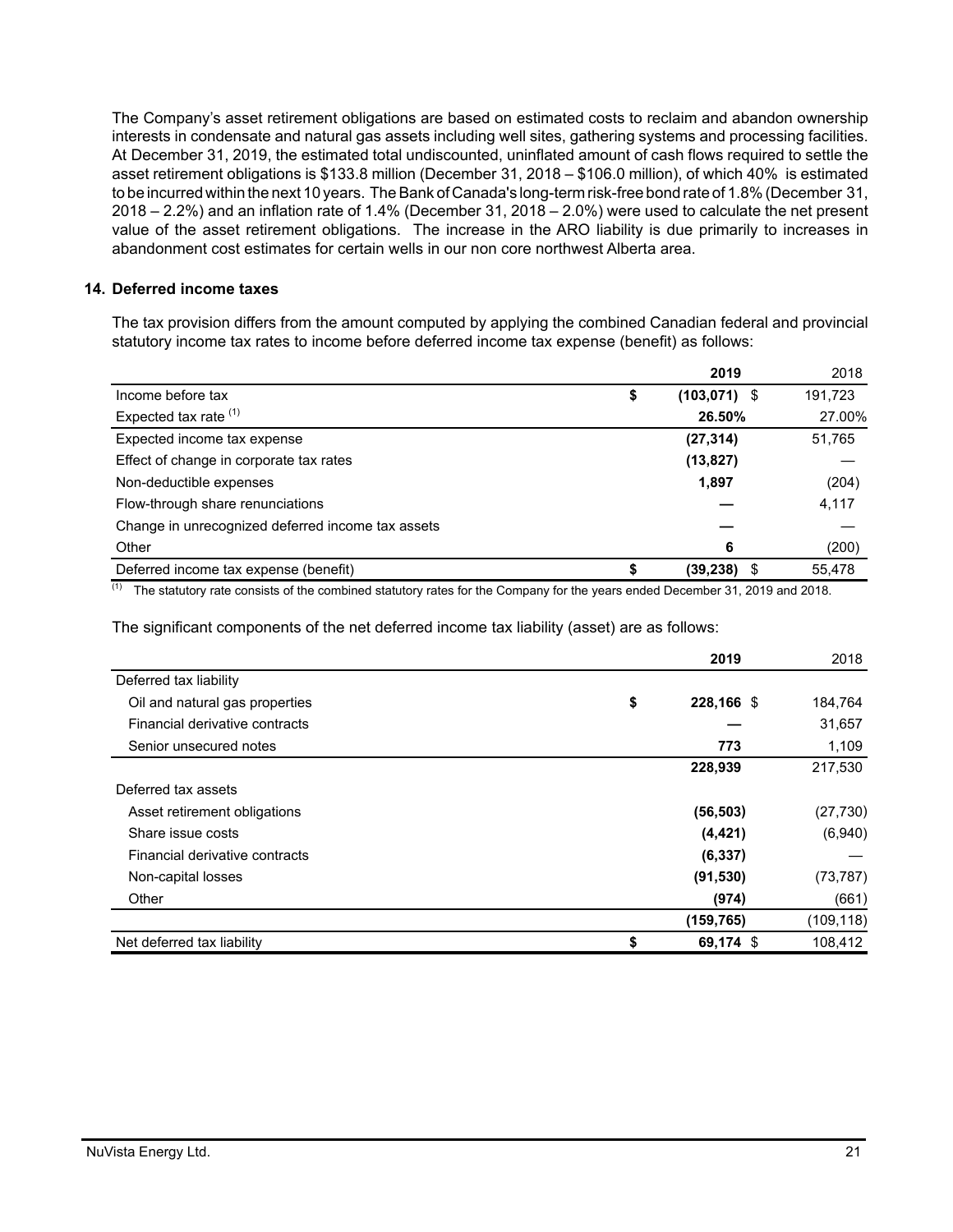A continuity of the net deferred tax liability is detailed in the following tables:

| Assets (liability)             |    | Balance.<br>January 1, 2019 | Recognized in<br>profit or loss | Recognized<br>in equity  | Other                | Balance,<br>December 31, 2019 |
|--------------------------------|----|-----------------------------|---------------------------------|--------------------------|----------------------|-------------------------------|
| Oil and natural gas properties | \$ | $(184, 764)$ \$             | $(43, 402)$ \$                  | $\qquad \qquad -$        | -\$<br>$\frac{1}{2}$ | (228, 166)<br>\$              |
| Asset retirement obligations   |    | 27,730                      | 28,773                          |                          |                      | 56,503                        |
| Share issue costs              |    | 6,940                       | (2,519)                         |                          |                      | 4,421                         |
| Senior unsecured notes         |    | (1, 109)                    | 336                             |                          |                      | (773)                         |
| Financial derivative contracts |    | (31, 657)                   | 37,994                          |                          |                      | 6,337                         |
| Non-capital losses             |    | 73.787                      | 17,743                          |                          |                      | 91,530                        |
| Other                          |    | 661                         | 313                             |                          |                      | 974                           |
| Total                          | S  | $(108, 412)$ \$             | 39,238 \$                       | $\overline{\phantom{0}}$ |                      | (69, 174)                     |

| Asset (liability)              |      | Balance<br>January 1, 2018 | Recognized in<br>profit or loss | Recognized<br>in equity | Other                | Balance,<br>December 31, 2018 |
|--------------------------------|------|----------------------------|---------------------------------|-------------------------|----------------------|-------------------------------|
| Oil and natural gas properties | - \$ | $(59,317)$ \$              | $(51, 474)$ \$                  | $\qquad \qquad -$       | $(73, 973)$ \$<br>\$ | (184, 764)                    |
| Asset retirement obligations   |      | 19,556                     | 8,174                           |                         |                      | 27,730                        |
| Share issue costs              |      | 1,324                      | 636                             | 4.980                   |                      | 6,940                         |
| Senior unsecured notes         |      |                            | (1, 109)                        |                         |                      | (1, 109)                      |
| Financial derivative contracts |      | (6, 441)                   | (25, 216)                       |                         |                      | (31, 657)                     |
| Non-capital losses             |      | 62,961                     | 10,826                          |                         |                      | 73,787                        |
| Other                          |      | 594                        | 2,685                           | (2,618)                 |                      | 661                           |
| Total                          | \$   | 18,677 \$                  | (55,478) \$                     | $2,362$ \$              | (73,973) \$          | (108, 412)                    |

The Company has \$398 million of non capital losses available which expire between 2026 and 2039.

During the year ended December 31, 2019, the Company recognized a deferred income tax recovery of \$13.8 million related to the Alberta corporate income tax rate reduction introduced in the second quarter of 2019, being reduced 1% per year from 2019 to 2022. The rate decrease will be phased in as follows: 11% effective July 1, 2019, 10% effective January 1, 2020, 9% effective January 1, 2021, and 8% effective January 1, 2022.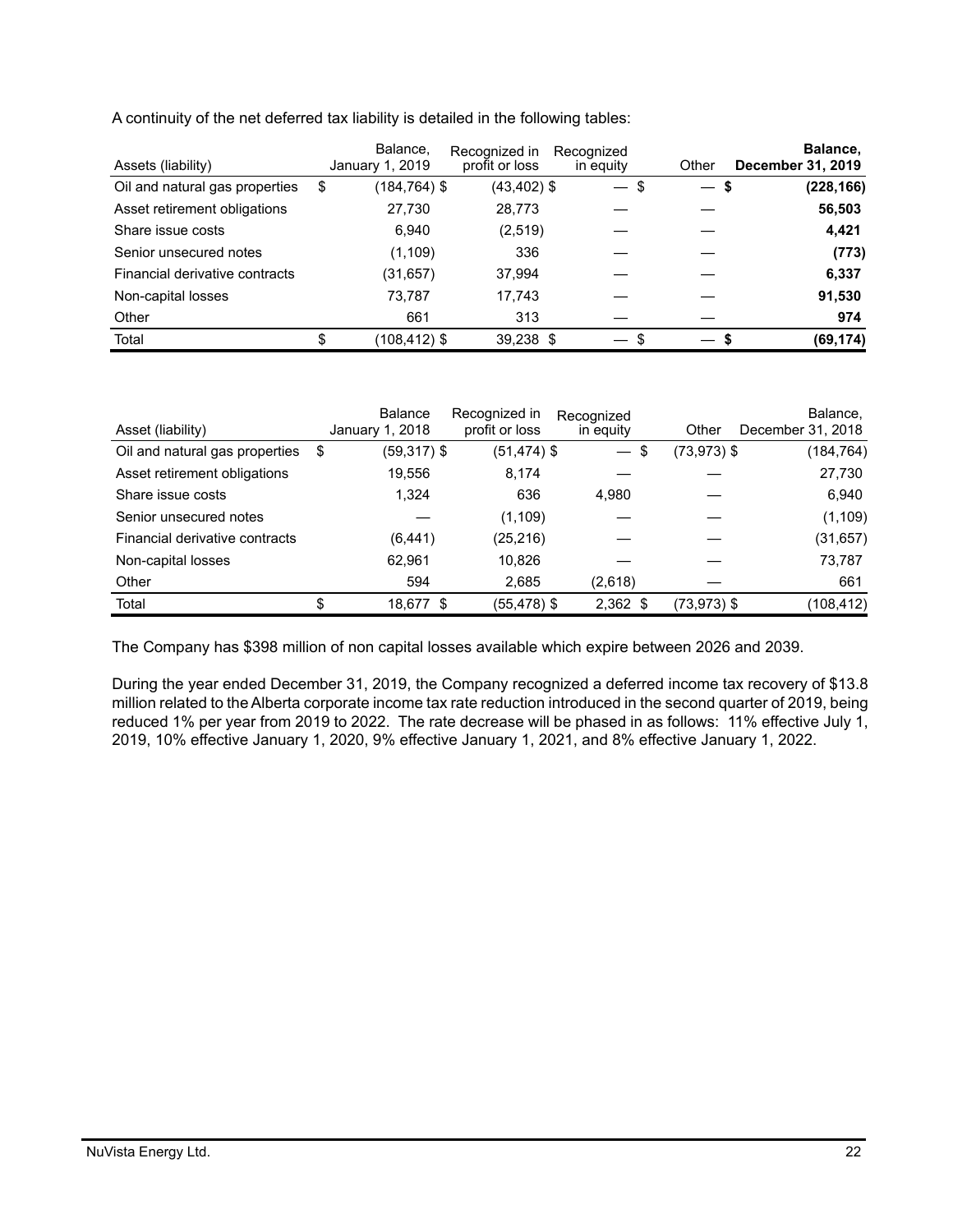# **15. Share capital**

#### Common shares

|                                                                    |                         | 2019        |                |   | 2018      |
|--------------------------------------------------------------------|-------------------------|-------------|----------------|---|-----------|
|                                                                    | <b>Number</b>           | Amount      | Number         |   | Amount    |
| Balance, January 1                                                 | 225,306,055 \$1,216,067 |             | 174,003,588 \$ |   | 1,276,426 |
| Issued for cash on offering of common shares                       |                         |             | 47,415,801     |   | 384,068   |
| Issued for cash on offering of flow-through common<br>shares $(1)$ |                         |             | 2,756,880      |   | 22,331    |
| Issued for cash on exercise of stock options                       | 10,600                  | 45          | 808.604        |   | 5,201     |
| Contributed surplus transferred on exercise of stock<br>options    |                         | 15          |                |   | 1,806     |
| Conversion of restricted share awards                              | 274,009                 | 2,129       | 321,182        |   | 2,092     |
| Conversion of performance share awards                             | 1.061                   | 8           |                |   |           |
| Share issue costs <sup>(2)</sup>                                   |                         |             |                |   | (13, 465) |
| Elimination of deficit                                             |                         |             |                |   | (462,392) |
| Balance, end of period                                             | 225.591.725             | \$1,218,264 | 225.306.055    | S | 1.216.067 |

 $<sup>(1)</sup>$  Net of implied premium of nil (2018 - \$2.6 million) on flow-through share price compared to common share issue price.</sup>

(2) Net of deferred tax benefit of nil (2018 - \$5.0 million).

#### **16. Earnings (loss) per share**

The following table summarizes the weighted average common shares used in calculating net earnings (loss) per share:

|                                            | <b>Year ended December 31</b> |         |
|--------------------------------------------|-------------------------------|---------|
| (thousands of shares)                      | 2019                          | 2018    |
| Weighted average common shares outstanding |                               |         |
| Basic                                      | 225.429                       | 190.568 |
| Diluted                                    | 225.429                       | 191.240 |

### **17. Petroleum and natural gas revenues**

NuVista produces natural gas, condensate, oil and NGLs from its assets in the Wapiti Montney area of Alberta. The Company sells its production pursuant to fixed-price or variable-price physical delivery contracts. The transaction price for variable-price contracts is based on benchmark commodity price, adjusted for quality, location or other factors whereby each component of the pricing formula can be either fixed or variable, depending on the contract terms. Under the contracts, NuVista is required to deliver fixed or variable volumes of commodity to the contract counterparty.

Petroleum and natural gas revenue is recognized when NuVista gives up control of the unit of production at the delivery point agreed to under the terms of the contract. The amount of production revenue recognized is based on the agreed transaction price and the volumes delivered. Any variability in the transaction price relates specifically to NuVista's efforts to transfer production and therefore the resulting revenue is allocated to the production delivered in the period to which the variability relates. NuVista does not have any factors considered to be constraining in the recognition of revenue with variable pricing factors.

NuVista enters into contracts with customers with terms ranging from one month to seven years.

Under its contracts with customers, NuVista is required to deliver volumes of natural gas, condensate, oil and NGLs to agreed upon locations where control over the delivered volumes is transferred to the customer. In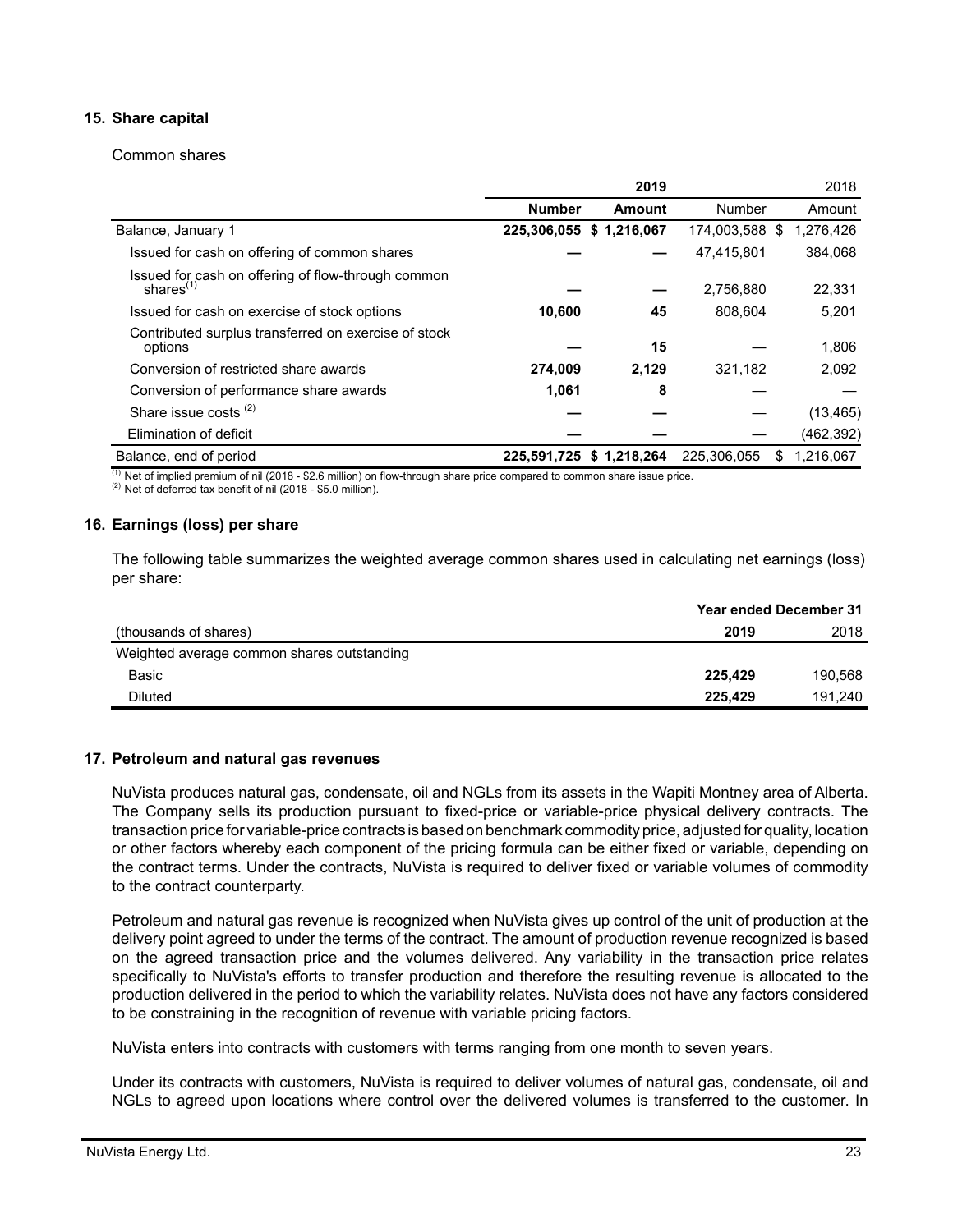instances where the third party marketer takes title of NuVista's product but uses NuVista's pipeline contract to deliver the product to the end customer, a portion of the natural gas revenue is recognized as natural gas price diversification revenue. Revenue is recognized when control of each unit of product is transferred to the customer with revenue due on the 25th day of the month following delivery.

NuVista's customers are primarily oil and natural gas marketers and partners in joint operations in the oil and natural gas industry. Concentration of credit risk is mitigated by marketing production to several oil and natural gas marketers under customary industry and payment terms. NuVista reviews the credit worthiness and obtains certain financial assurances from customers prior to entering sales contracts. The financial strength of the Company's customers is reviewed on a routine basis.

The following table summarizes petroleum and natural gas revenue by product:

|                                         | <b>Year ended December 31</b> |         |
|-----------------------------------------|-------------------------------|---------|
|                                         | 2019                          | 2018    |
| Natural gas revenue <sup>(1)</sup>      | 185,200 \$                    | 185,170 |
| Condensate & oil revenue                | 354.709                       | 328,083 |
| NGL revenue <sup>(2)</sup>              | 21.186                        | 42.596  |
| Total petroleum and natural gas revenue | 561.095 \$                    | 555.849 |

 $<sup>(1)</sup>$  Natural gas revenue includes price risk management gains and losses on physical delivery sale contracts. For the year ended December 31, 2019, our</sup> physical delivery sales contracts resulted in a gain of \$2.6 million (2018 – \$18.3 million gain).

(2) Includes butane, propane, ethane and an immaterial amount of sulphur revenue.

#### A breakdown of natural gas revenue is as follows:

|                                                        | <b>Year ended December 31</b> |            |         |  |
|--------------------------------------------------------|-------------------------------|------------|---------|--|
|                                                        |                               | 2019       | 2018    |  |
| Natural gas revenue - AECO reference price (1)         |                               | 113,698 \$ | 79.439  |  |
| Heat/value adjustment <sup>(2)</sup>                   |                               | 9,390      | 7,618   |  |
| Transportation revenue <sup>(3)</sup>                  |                               | 28.751     | 26.467  |  |
| Natural gas market diversification revenue             |                               | 30.807     | 53.342  |  |
| AECO physical delivery price risk management gains (4) |                               | 2.554      | 18,304  |  |
| Total natural gas revenue                              |                               | 185,200 \$ | 185.170 |  |

 $(1)$  Quarter average AECO 7A monthly index.

(2) Based on NuVista's historical adjustment of 9-10%.

 $^{(3)}$  Cost of gas transportation from the transfer of custody sales point to the final sales point.

<sup>(4)</sup> Excludes price risk management realized and unrealized gains and losses on financial derivative commodity contracts but includes gains and losses on physical sale contracts.

Included in the accounts receivable at December 31, 2019 is \$55.0 million (December 31, 2018 - \$39.7 million) of accrued petroleum and natural gas revenue related to deliveries for periods prior to the reporting date. There were no significant adjustments for prior period accrued petroleum and natural gas revenue reflected in the Company's current period.

#### **18. Capital management**

The Company manages its capital structure and makes adjustments to it in response to changes in economic conditions and the risk characteristics of the underlying assets. NuVista is able to change its capital structure by issuing new shares, new debt, or changing capital expenditures relative to adjusted funds flow.

NuVista's long term strategy is to maintain a net debt to annualized current quarter adjusted funds flow ratio of approximately 1.5 times. The actual ratio may fluctuate on a quarterly basis above or below targeted levels due to a number of factors including facility outages, commodity prices and the timing of acquisitions and dispositions. At December 31, 2019, the Company's net debt was 2.0 times its annualized current quarter adjusted funds flow.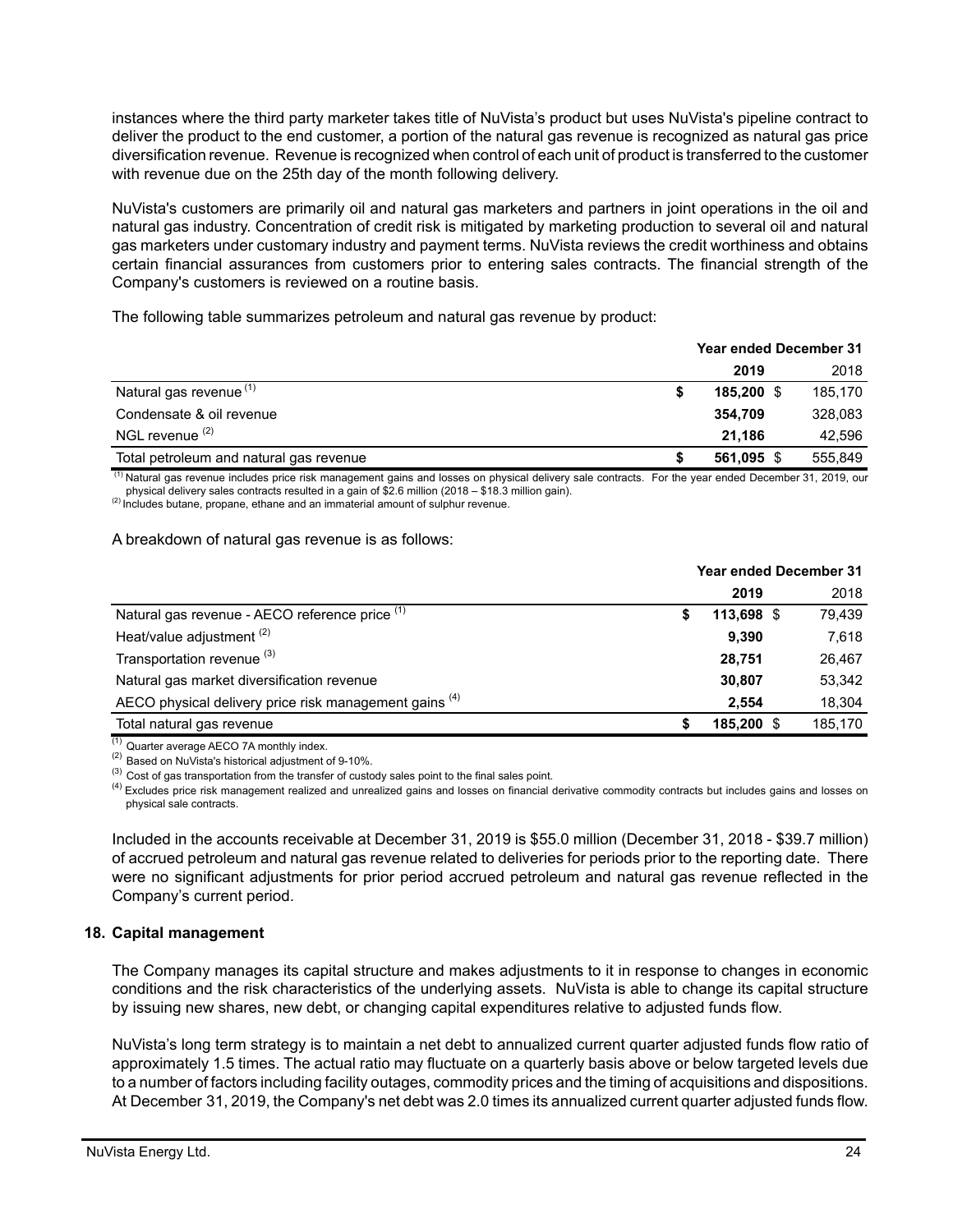# *Adjusted funds flow*

NuVista considers adjusted funds flow to be a key measure that provides a more complete understanding of the Company's ability to generate cash flow necessary to finance capital expenditures, expenditures on asset retirement obligations, and meet its financial obligations. NuVista has calculated adjusted funds flow based on cash flow provided by operating activities, excluding changes in non-cash working capital, asset retirement expenditures and environmental remediation recovery, as management believes the timing of collection, payment, and occurrence is variable and by excluding them from the calculation, management is able to provide a more meaningful performance measure of NuVista's operations on a continuing basis. More specifically, expenditures on asset retirement obligations may vary from period to period depending on the Company's capital programs and the maturity of its operating areas, while environmental remediation recovery relates to an incident that management doesn't expect to occur on a regular basis. The settlement of asset retirement obligations is managed through NuVista's capital budgeting process which considers its available adjusted funds flow.

A reconciliation of adjusted funds flow is presented in the following table:

|                                       | <b>Year ended December 31</b> |            |         |  |
|---------------------------------------|-------------------------------|------------|---------|--|
|                                       |                               | 2019       | 2018    |  |
| Cash provided by operating activities |                               | 263,856 \$ | 251,057 |  |
| Asset retirement expenditures         |                               | 14.383     | 13.458  |  |
| Change in non-cash working capital    |                               | (12, 388)  | (67)    |  |
| Adjusted funds flow (1)               | w                             | 265.851 \$ | 264.448 |  |

 $<sup>(1)</sup>$  Adjusted funds flow as presented does not have any standardized meaning prescribed by IFRS and therefore it may not be comparable with the calculation</sup> of similar measures of other entities.

### *Net debt and total capitalization*

Net debt is used by management to provide a more complete understanding of the Company's capital structure and provides a key measure to assess the Company's liquidity. NuVista has calculated net debt based on cash and cash equivalents, accounts receivable and prepaid expenses, other receivable, accounts payable and accrued liabilities, long term debt (credit facility) and senior unsecured notes. Total market capitalization and net debt to annualized current quarter adjusted funds flow are used by management and the Company's investors in analyzing the Company's balance sheet strength and liquidity.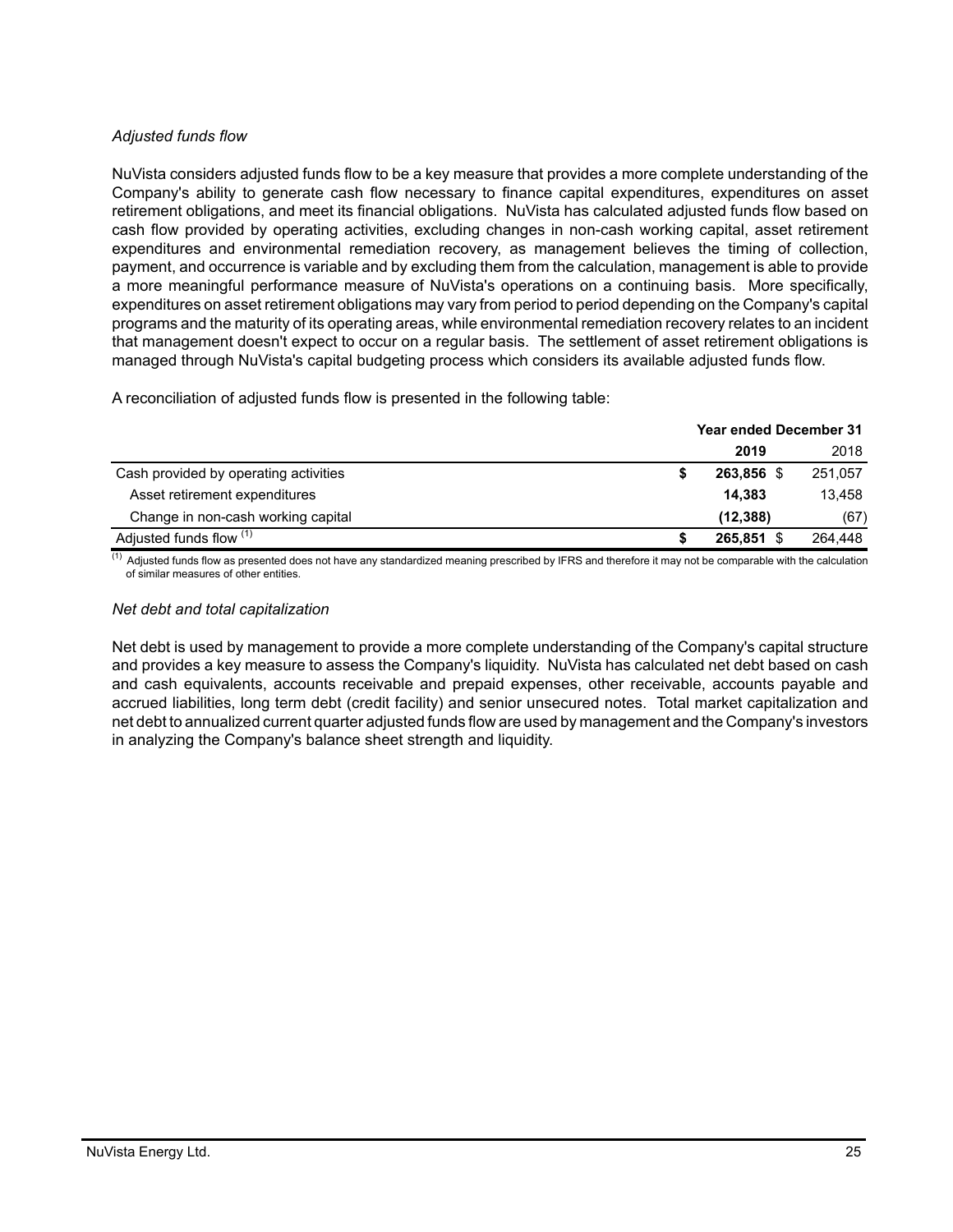The following is a summary of total market capitalization, net debt, annualized current quarter adjusted funds flow, and net debt to annualized current quarter adjusted funds flow:

|                                                                     | 2019      | 2018      |
|---------------------------------------------------------------------|-----------|-----------|
| Basic common shares outstanding                                     | 225,592   | 225,306   |
| Share price $(1)$                                                   | 3.19      | 4.08      |
| Total market capitalization                                         | 719,638   | 919,248   |
| Cash and cash equivalents, accounts receivable and prepaid expenses | (62, 772) | (53, 334) |
| Other receivable                                                    | (10, 301) |           |
| Accounts payable and accrued liabilities                            | 110,144   | 90,074    |
| Long-term debt (credit facility)                                    | 306,274   | 257,395   |
| Senior unsecured notes                                              | 216,771   | 215,892   |
| <b>Other liabilities</b>                                            | 1,859     | 1,381     |
| Net debt $(2)$                                                      | 561,975   | 511,408   |
| Annualized current quarter adjusted funds flow                      | 280,320   | 254,540   |
| Net debt to annualized current quarter adjusted funds flow          | 2.0       | 2.0       |
| Adjusted funds flow                                                 | 265,851   | 264,448   |
| Net debt to adjusted funds flow                                     | 2.1       | 1.9       |

 $(1)$  Represents the closing share price on the Toronto Stock Exchange on the last trading day of the period.

 $^{(2)}$  Net debt as presented does not have any standardized meaning prescribed by IFRS and therefore it may not be comparable with the calculation of similar measures of other entities.

The net debt to annualized current quarter adjusted funds flow ratio represents the time period in years it would take to pay off the net debt if no further capital expenditures were incurred and if adjusted funds flow remained consistent.

#### **19. Share-based compensation**

#### Stock options

The Company has established a stock option plan whereby officers, directors and employees may be granted options to purchase common shares. Options granted vest at the rate of 1/3 per year and expire 2.5 years after the vesting date. The maximum number of stock options currently outstanding and available to be issued as at December 31, 2019 is 8.4 million. The following continuity table summarizes the stock option activity:

|                                                  |              | 2019                                          |              | 2018                                          |
|--------------------------------------------------|--------------|-----------------------------------------------|--------------|-----------------------------------------------|
|                                                  | Number of    | Weighted<br>average<br>options exercise price | Number of    | Weighted<br>average<br>options exercise price |
| Balance, January 1                               | 6,859,491 \$ | 6.78                                          | 6,478,308 \$ | 7.43                                          |
| Granted                                          | 1,796,148    | 3.01                                          | 2,368,461    | 5.82                                          |
| Exercised                                        | (10,600)     | 4.25                                          | (808, 604)   | 6.43                                          |
| Forfeited                                        | (151, 884)   | 6.81                                          | (589,332)    | 7.95                                          |
| Expired                                          | (766,855)    | 8.28                                          | (589,342)    | 9.37                                          |
| Balance, end of period                           | 7,726,300 \$ | 5.76                                          | 6,859,491 \$ | 6.78                                          |
| Weighted average share price on date of exercise | $10,600$ \$  | 4.95                                          | 808,604 \$   | 8.74                                          |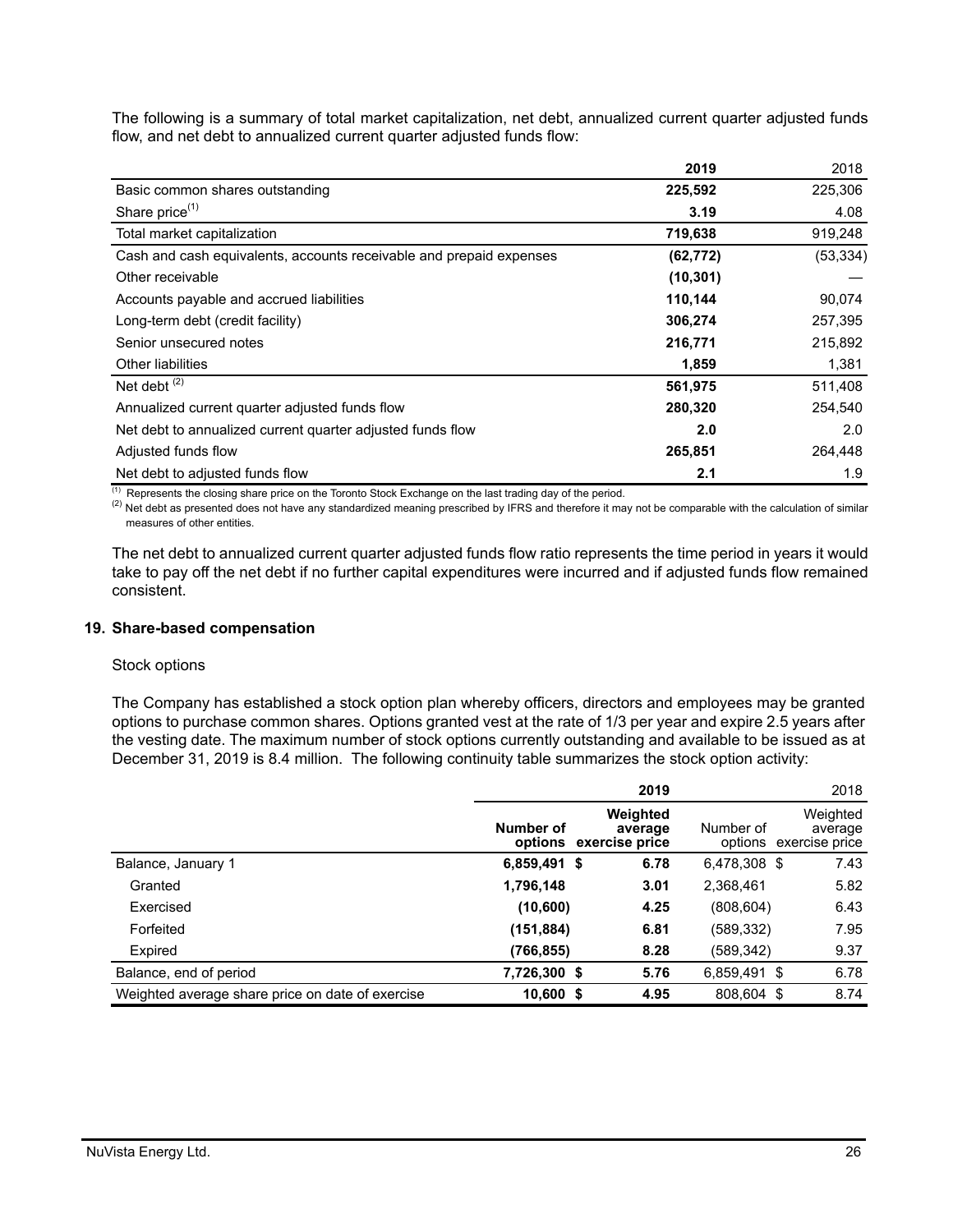The following table summarizes stock options outstanding and exercisable under the plan at December 31, 2019:

|                         |                                     | Options outstanding                                  |                                       | Options exercisable                 |  |                                       |  |
|-------------------------|-------------------------------------|------------------------------------------------------|---------------------------------------|-------------------------------------|--|---------------------------------------|--|
| Range of exercise price | Number of<br>options<br>outstanding | Weighted<br>average<br>remaining<br>contractual life | Weighted<br>average<br>exercise price | Number of<br>options<br>exercisable |  | Weighted<br>average<br>exercise price |  |
| \$2.36 to \$4.99        | 3.800.594                           | 3.5 <sup>5</sup>                                     | 3.74                                  | 903.709 \$                          |  | 4.36                                  |  |
| \$5.00 to \$9.74        | 3.925.706                           | 1.8                                                  | 7.71                                  | 3.029.316                           |  | 7.46                                  |  |
| \$2.36 to \$9.74        | 7,726,300                           | 2.6 <sup>5</sup>                                     | 5.76                                  | $3,933,025$ \$                      |  | 6.76                                  |  |

The Company uses the fair value based method for the determination of the share-based compensation costs. The fair value of each option granted during the year was estimated on the date of grant using the Black-Scholes option pricing model.

The weighted average fair value and weighted average assumptions used to fair value the options are as follows:

|                                          | 2019 | 2018 |
|------------------------------------------|------|------|
| Risk-free interest rate (%)              | 1.51 | 2.23 |
| Expected volatility (%)                  | 51   | 50   |
| Expected life (years)                    | 4.5  | 4.5  |
| Forfeiture rate (%)                      | 11   | 11   |
| Fair value at grant date (\$ per option) | 1.29 | 2.61 |

#### Share award incentive plan

The Company has a Share Award Incentive Plan ("the Plan") for employees and officers consisting of Restricted Share Awards ("RSA") and Performance Share Awards ("PSA"). The maximum number of common shares reserved for issuance under the Plan is 3,750,000 of which 1,978,379 remain to be issued.

#### *Restricted share awards*

The Company has a RSA plan for employees and officers which entitle the employee to receive one common share for each RSA granted upon vesting. RSA grants vest within three years from the date of grant. Life to date, all RSA grants have had a two year vesting period.

The fair value of RSAs is determined based on the weighted average trading price of the five days preceding the grant date. This fair value is recognized as share-based compensation expense over the vesting period with a corresponding increase to contributed surplus. The amount of the compensation expense is reduced by an estimated forfeiture rate determined at the date of the grant and updated each period. Upon vesting of the RSAs and settlement in common shares, the previously recognized value in contributed surplus will be recorded as an increase to share capital.

The following table summarizes the change in the number of RSAs:

|                        | 2019      | 2018       |
|------------------------|-----------|------------|
| Balance, January 1     | 538,520   | 645,992    |
| Settled                | (274,009) | (321, 182) |
| Granted                | 722,709   | 275,921    |
| Forfeited              | (22, 145) | (62, 211)  |
| Balance, end of period | 965,075   | 538,520    |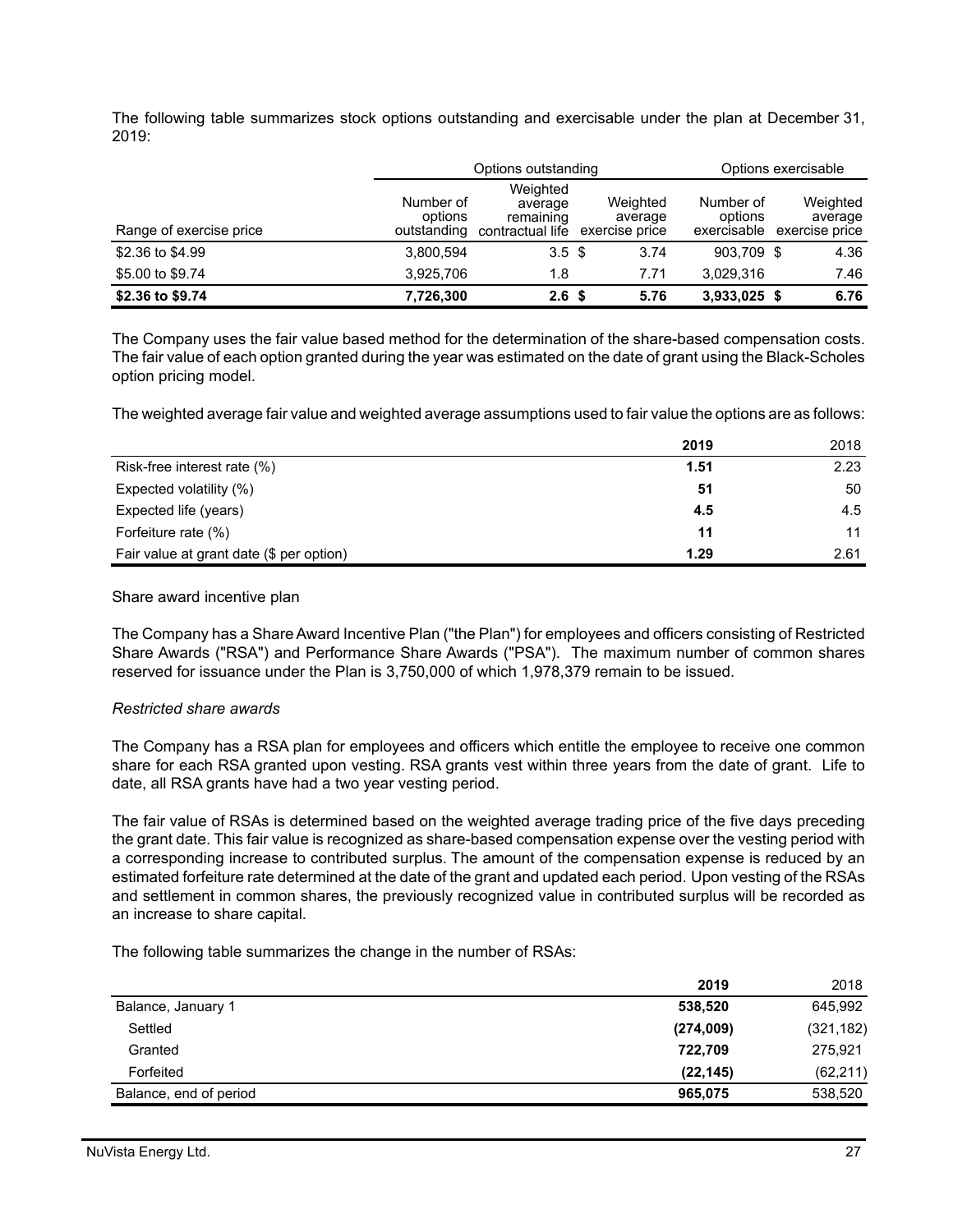### *Performance share awards*

The Company has a PSA plan for employees and officers. Each PSA entitles the holder to be issued the number of common shares designated in the performance award, multiplied by a payout multiplier ranging from 0 to 2.0x. The payout multiplier for performance-based awards will be determined by our Board based on an assessment of the Company's achievement of predefined corporate performance measures in respect of the applicable period. PSA grants vest three years from the date of grant.

The fair value of PSAs is determined based on the weighted average trading price of the five days preceding the grant date. This fair value is recognized as share-based compensation expense over the vesting period with a corresponding increase to contributed surplus. The amount of the compensation expense is reduced by an estimated forfeiture rate determined at the date of the grant and updated each period. Upon vesting of the PSAs and settlement in common shares, the previously recognized value in contributed surplus will be recorded as an increase to share capital.

The following table summarizes the change in the number of PSAs:

|                        | 2019      | 2018      |
|------------------------|-----------|-----------|
| Balance, January 1     | 279,429   |           |
| Settled                | (1,061)   |           |
| Granted                | 773,842   | 295,078   |
| Forfeited              | (8, 287)  | (15, 649) |
| Balance, end of period | 1,043,923 | 279,429   |

### Director deferred share units

The Company has a director deferred share unit ("DSU") incentive plan. Each DSU entitles participants to receive cash equal to the trading price of the equivalent number of shares of the Company. All DSUs granted vest and become payable upon retirement of the director.

The compensation expense was calculated using the fair value method based on the trading price of the Company's shares at the end of each reporting period. The following table summarizes the change in the number of DSUs:

|                        | 2019    | 2018    |
|------------------------|---------|---------|
| Balance, January 1     | 338.427 | 217.847 |
| Granted                | 244.167 | 120,580 |
| Balance, end of period | 582.594 | 338.427 |

The following table summarizes the change in compensation liability relating to DSUs:

|                                            | 2019       | 2018  |
|--------------------------------------------|------------|-------|
| Balance, January 1                         | $1.381$ \$ | 1.747 |
| Change in accrued compensation liabilities | 478        | (366) |
| Balance, end of period                     | 1.859      | 1,381 |

Compensation liability resulting from DSUs granted in the year ended December 31, 2019, increased due to an increase in the number of DSUs granted offset by a decrease in the closing share price used to value the liability at the end of the period, from \$4.08 at December 31, 2018 to \$3.19 at December 31, 2019.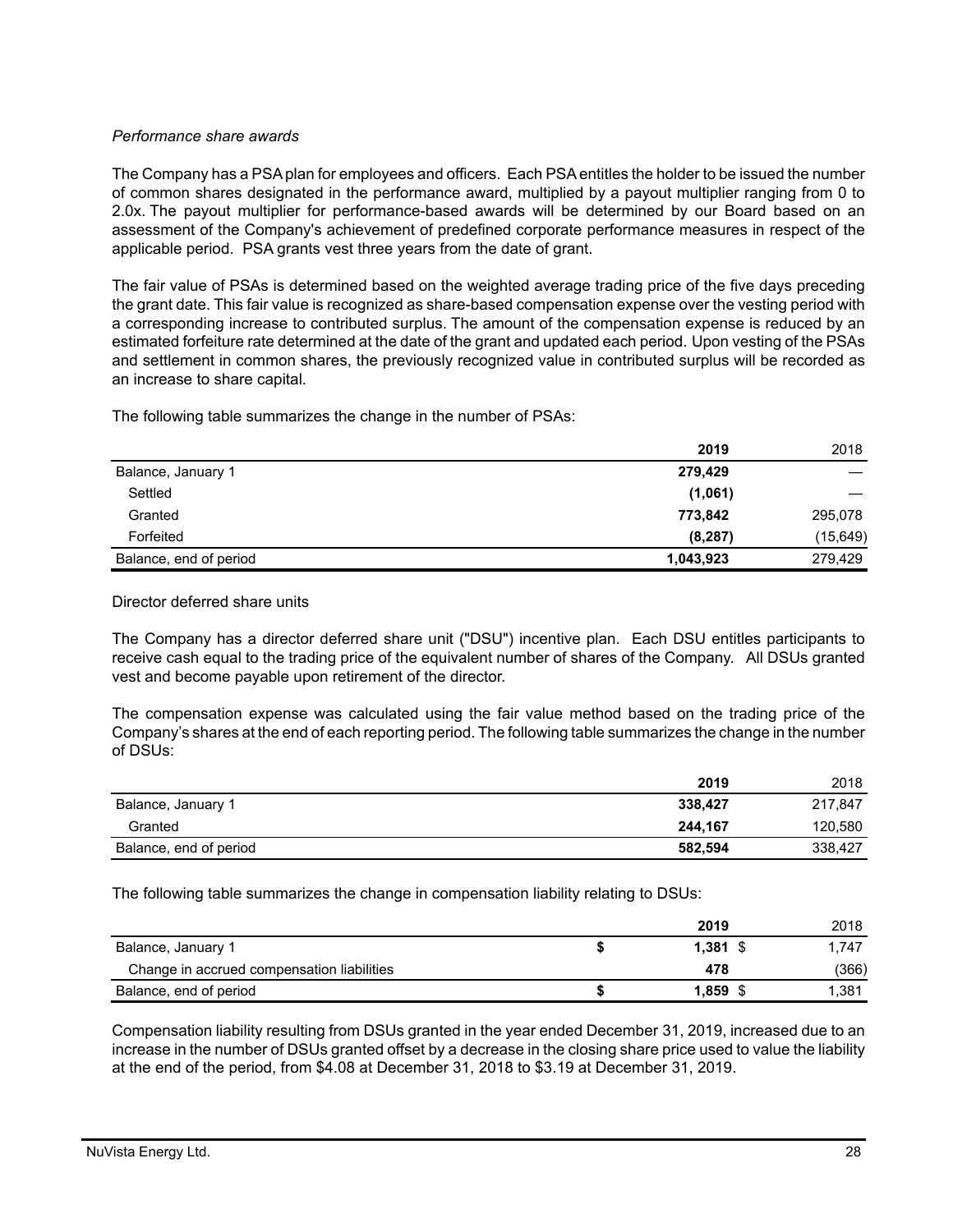The following table summarizes share-based compensation relating to stock options, DSUs, RSAs and PSAs:

|                                                                                   |                         |            |            |    |            |                                        |                         |            |         | <b>Year ended December 31</b> |
|-----------------------------------------------------------------------------------|-------------------------|------------|------------|----|------------|----------------------------------------|-------------------------|------------|---------|-------------------------------|
|                                                                                   |                         |            |            |    |            | 2019                                   |                         |            |         | 2018                          |
|                                                                                   | <b>Stock</b><br>options | <b>DSU</b> | <b>RSA</b> |    | <b>PSA</b> | Total                                  | <b>Stock</b><br>options | <b>DSU</b> | RSA PSA | Total                         |
| Non cash share-based<br>compensation                                              | \$ 3.679 \$             |            |            |    |            | $-$ \$1,422 \$ 621 \$5,722 \$ 3,515 \$ |                         |            |         | $-$ \$1,668 \$225 \$5,408     |
| Cash share-based compensation                                                     |                         | 478        |            |    |            | 478                                    |                         | (366)      |         | (366)                         |
| Total share-based compensation \$ 3,679 \$ 478 \$1,422 \$ 621 \$6,200 \$ 3,515 \$ |                         |            |            |    |            |                                        |                         |            |         | $(366)$ \$1,668 \$225 \$5,042 |
| Capitalized share-based<br>compensation                                           | \$1.191 \$              |            | 427        | -S |            | 186 \$1,804 \$1,031 \$                 |                         | $-$ \$     |         | 532 \$ 86 \$1.649             |

During both the year ended December 31, 2019 and December 31, 2018, there were no cash settled DSUs.

#### **20. Risk management activities**

#### (a) Financial instruments

The Company's financial instruments recognized on the statement of financial position consists of cash and cash equivalents, accounts receivable and prepaids, note receivable, financial derivative contracts, accounts payable and accrued liabilities, accrued environmental remediation liabilities, compensation liability, lease liabilities, and long-term debt. The carrying value of the long-term debt approximates its fair value as it bears interest at market rates. Except for the financial derivative contracts and compensation liability, which are recorded at fair value, carrying values reflect the current fair value of the Company's financial instruments due to their short-term maturities. The estimated fair values of recognized financial instruments have been determined based on quoted market prices when available, or third-party models and valuation methodologies that use observable market data.

The Company classifies fair value measurements according to the following hierarchy based on the amount of observable inputs used to value the instrument.

- Level 1 Quoted prices are available in active markets for identical assets or liabilities as of the reporting date. Active markets are those in which transactions occur in sufficient frequency and volume to provide pricing information on an ongoing basis.
- Level 2 Pricing inputs are other than quoted prices in active markets included in Level 1. Prices in Level 2 are either directly or indirectly observable as of the reporting date. Level 2 valuations are based on inputs, including quoted forward prices for commodities, time value and volatility factors, which can be substantially observed or corroborated in the marketplace.
- Level 3 Valuations in this level are those with inputs for the asset or liability that are not based on observable market data.

The Company's cash and cash equivalents are classified as Level 1 and financial derivative contracts as Level 2. The Company uses third party models and valuation methodologies to determine the fair value of financial derivative contracts. Assessment of the significance of a particular input to the fair value measurement requires judgment and may affect the placement within the fair value hierarchy level.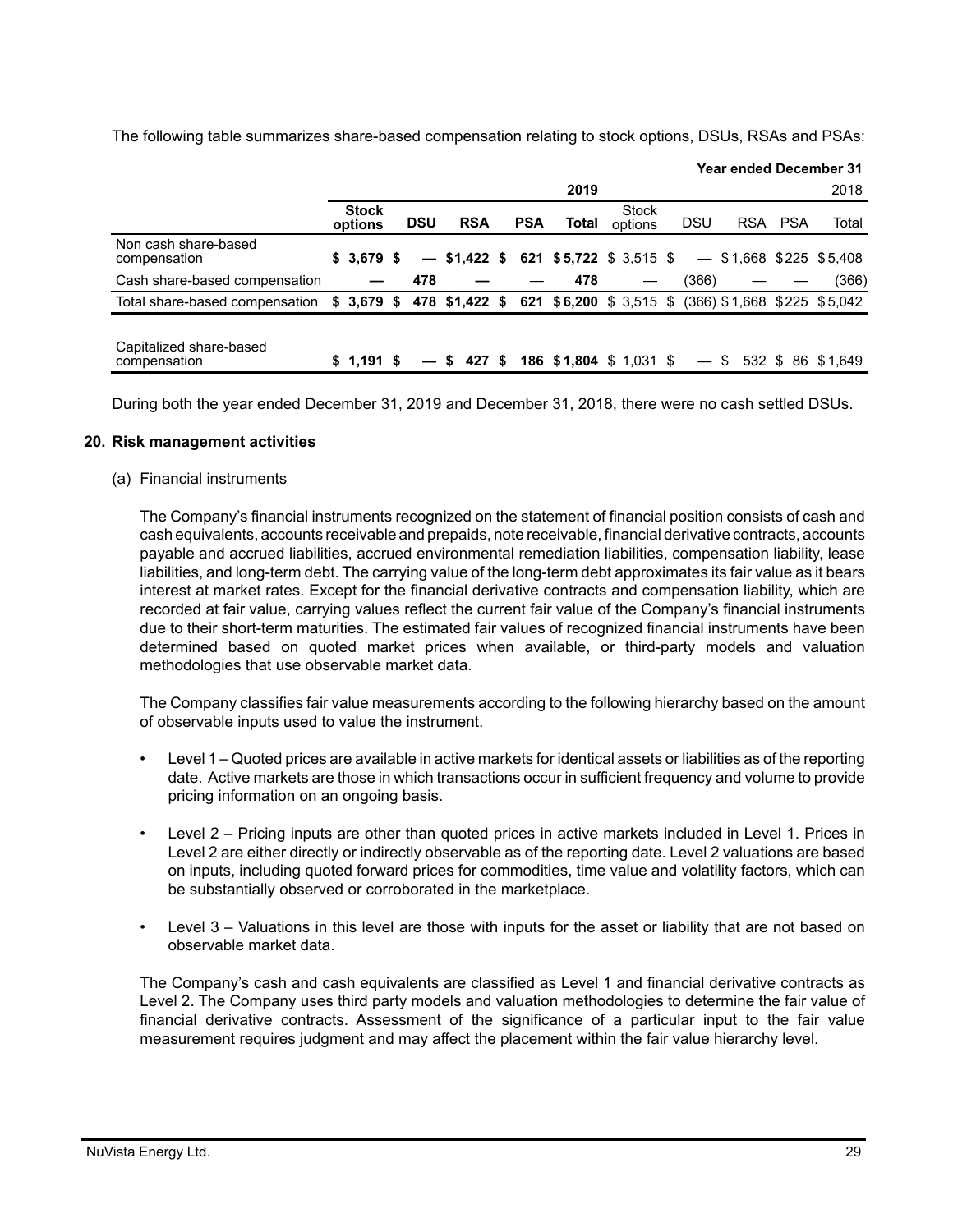(b) Financial assets and financial liabilities subject to offsetting

The following is a summary of the Company's financial assets and financial liabilities that are subject to offsetting:

|                                |                              |      |                                   | 2019                              |                              |                                   |      | 2018                              |
|--------------------------------|------------------------------|------|-----------------------------------|-----------------------------------|------------------------------|-----------------------------------|------|-----------------------------------|
|                                | Gross<br>financial<br>assets |      | Gross<br>financial<br>liabilities | <b>Net</b><br>financial<br>assets | Gross<br>financial<br>assets | Gross<br>financial<br>liabilities |      | <b>Net</b><br>financial<br>assets |
| Current assets (liabilities)   | $10,627$ \$                  |      | $-s$                              | $10.627$ \$                       | 40.486 \$                    | $\qquad \qquad -$                 | - \$ | 40.486                            |
| Long-term assets (liabilities) |                              |      | (34.543)                          | (34, 541)                         | 76.763                       |                                   |      | 76.763                            |
| Net position                   | 10.629                       | - \$ | $(34,543)$ \$                     | $(23,914)$ \$                     | 117.249 \$                   |                                   |      | 117.249                           |

#### (c) Risk management contracts

The following is a summary of financial derivative contracts in place as at December 31, 2019:

|            | WTI fixed price swap |                  |
|------------|----------------------|------------------|
| Term $(1)$ | Bbls/d               | <b>Cdn\$/Bbl</b> |
| 2020       | 6.099                | 76.28            |

 $(1)$  Table presented as weighted average volumes and prices.

|            | <b>AECO-NYMEX</b><br>basis swap |                              |         | <b>Chicago-NYMEX</b><br>basis swap |                | <b>Malin-NYMEX</b><br>basis swap | <b>AECO-Malin</b><br>basis swap |                              | Dawn-NYMEX<br>basis swap |                              |
|------------|---------------------------------|------------------------------|---------|------------------------------------|----------------|----------------------------------|---------------------------------|------------------------------|--------------------------|------------------------------|
| Term $(1)$ | <b>MMbtu/d</b>                  | <b>US\$/</b><br><b>MMbtu</b> | MMbtu/d | <b>US\$/</b><br><b>MMbtu</b>       | <b>MMbtu/d</b> | <b>US\$/</b><br><b>MMbtu</b>     | MMbtu/d                         | <b>US\$/</b><br><b>MMbtu</b> | <b>MMbtu/d</b>           | <b>US\$/</b><br><b>MMbtu</b> |
| 2020       | 47.500                          | (0.96)                       | 15,000  | (0.25)                             | 11,667         | (0.51)                           | 8,333                           | 0.68                         | 10.000                   | (0.26)                       |
| 2021       | 95.000                          | (0.98)                       | 15,000  | (0.24)                             | 20,000         | (0.66)                           |                                 |                              | 10.000                   | (0.26)                       |
| 2022       | 95,000                          | (0.97)                       | 12,493  | (0.24)                             | 16,658         | (0.66)                           |                                 |                              | 8,329                    | (0.26)                       |
| 2023       | 100,000                         | (1.01)                       |         |                                    |                |                                  |                                 |                              |                          |                              |
| 2024       | 100.000                         | (1.00)                       |         |                                    |                |                                  |                                 |                              |                          |                              |
| 2025       | 35,000                          | (1.00)                       |         |                                    |                |                                  |                                 |                              |                          |                              |

(1) Table presented as weighted average volumes and prices.

|                    | NYMEX fixed price swap |            |         | Dawn fixed price swap |
|--------------------|------------------------|------------|---------|-----------------------|
| Term <sup>(1</sup> | MMbtu/d                | US\$/MMbtu | MMbtu/d | US\$/MMbtu            |
| 2020               | 51.243                 | 2.68       | 1.243   | 2.63                  |
| $(1) - 1$<br>.     |                        |            |         |                       |

 $<sup>(1)</sup>$  Table presented as weighted average volumes and prices.</sup>

|                |        | C\$ WTI 3 Way Collar |           |           |
|----------------|--------|----------------------|-----------|-----------|
| Term $(1)$     | Bbls/d | Cdn\$/Bbl            | Cdn\$/Bbl | Cdn\$/Bbl |
| 2020           | 4.049  | 65.62                | 78.67     | 85.81     |
| $(1) - 1$<br>. |        |                      |           |           |

<sup>(1)</sup> Table presented as weighted average volumes and prices.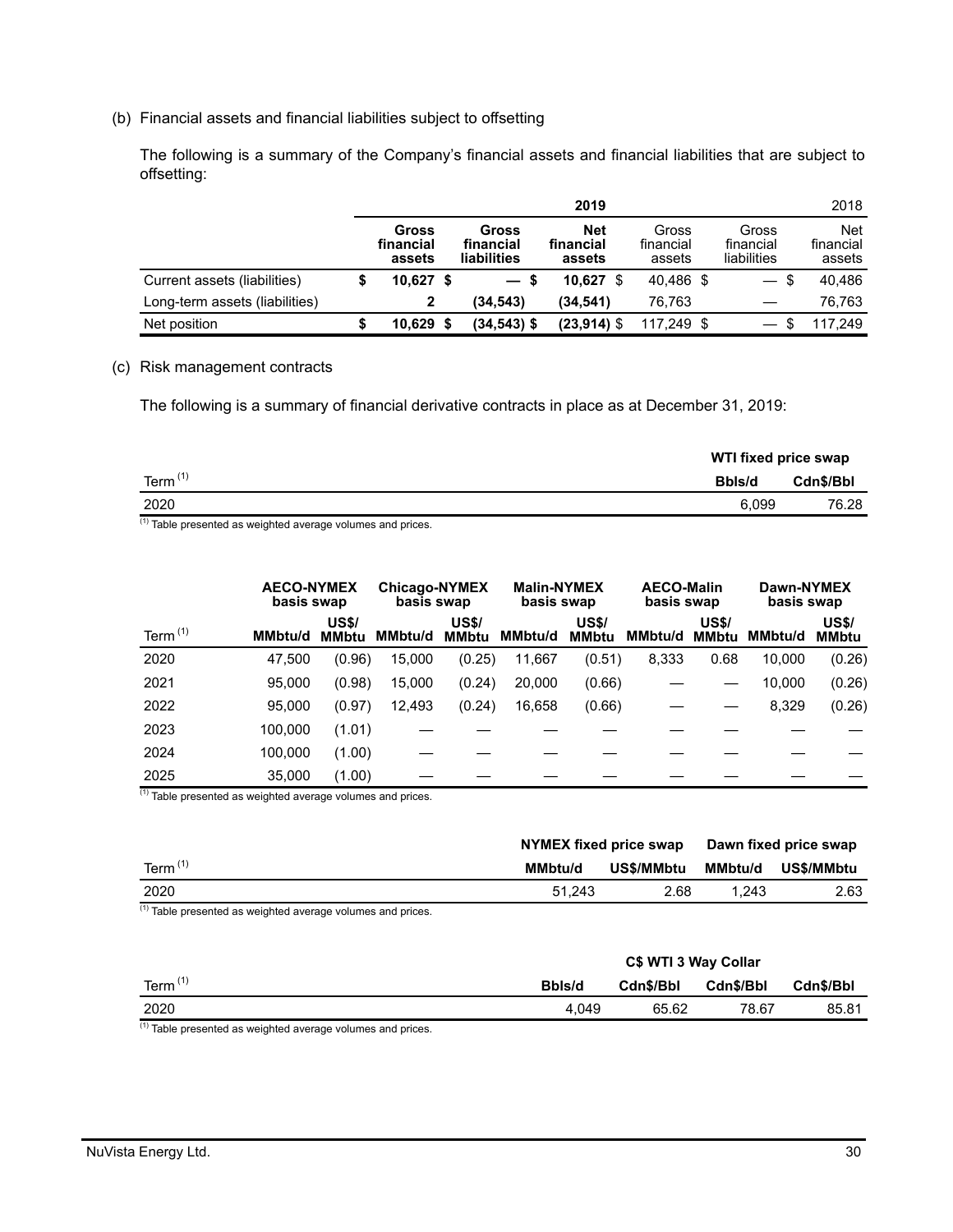Subsequent to December 31, 2019 the Company restructured contracts on 1,600 Bbl/d of the C\$WTI 3 Way collars by removing the ceiling in exchange for increasing the sold floor from C\$70/Bbl to C\$71/Bbl for the February 2020 to December 2020 term.

|                                                       |   | 2019           | 2018    |
|-------------------------------------------------------|---|----------------|---------|
| Fair value of contracts, beginning of year            |   | $117,249$ \$   | 23,854  |
| Change in the fair value of contracts in the period   |   | (123, 782)     | 55,060  |
| Fair value of contracts realized in the period        |   | (17, 381)      | 38,335  |
| Fair value of contracts, end of year                  |   | $(23, 914)$ \$ | 117.249 |
| Financial derivative assets (liabilities) – current   |   | $10,627$ \$    | 40.486  |
| Financial derivative assets (liabilities) - long term | S | $(34, 541)$ \$ | 76.763  |

The following is a reconciliation of movement in the fair value of financial derivative contracts:

### (d) Physical delivery sales contracts

The Company enters into physical delivery sales contracts to manage commodity price risk. These contracts are not considered to be derivatives and therefore not recorded at fair value. They are considered sales contracts and are recorded at cost at the time of transaction.

The following is a summary of the physical delivery sales contracts in place as at December 31, 2019:

|            | <b>AECO fixed price swap</b> |          | Dawn fixed price swap |            | <b>Dawn-NYMEX Basis</b> |            |  |
|------------|------------------------------|----------|-----------------------|------------|-------------------------|------------|--|
| Term $(1)$ | GJ/d                         | Cdn\$/GJ | <b>MMbtu/d</b>        | US\$/MMbtu | <b>MMbtu/d</b>          | US\$/MMbtu |  |
| 2020       | 46.339                       | 1.41     | 1.243                 | 2.62       | 10.000                  | (0.26)     |  |
| 2021       |                              |          |                       |            | 10.000                  | (0.26)     |  |
| 2022       |                              |          |                       |            | 8.329                   | (0.26)     |  |

 $(1)$  Table presented as weighted average volumes and prices.

#### (e) Financial risk management

In the normal course of business, the Company is exposed to a variety of financial risks that arise as a result of its exploration, development, production, and financing activities such as:

- credit risk;
- liquidity risk; and
- market risk.

The Board of Directors oversees management's establishment and execution of the Company's risk management framework. Management has implemented and monitors compliance with risk management policies. The Company's risk management policies are established to identify and analyze the risks faced by the Company, to set appropriate risk limits and controls and to monitor risks and adherence to market conditions and the Company's activities.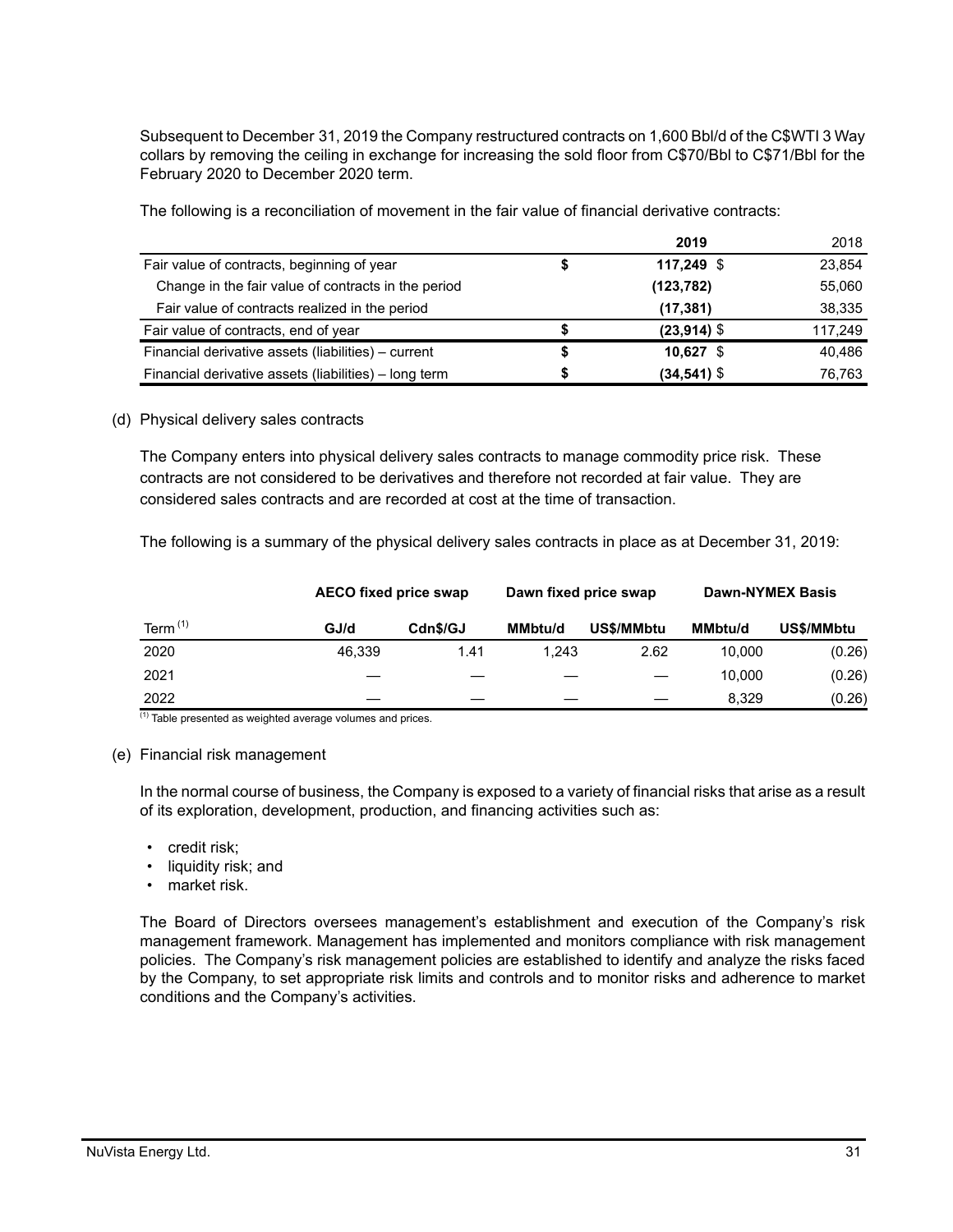### (i) Credit risk

Credit risk is the risk of financial loss to the Company if a counterparty to a financial instrument fails to meet its contractual obligations. The Company is exposed to credit risk with respect to its accounts receivables. Most of the Company's accounts receivable arises from transactions with joint interest partners and petroleum and natural gas sales with petroleum and natural gas marketers. The Company mitigates its credit risk by entering into contracts with established counterparties that have strong credit ratings and reviewing its exposure to individual counterparties on a regular basis.

The accounts receivable balance was \$62.8 million of which \$0.6 million of accounts receivable were past due. The Company considers all amounts greater than 90 days past due. These past due accounts receivable are considered to be collectible. When determining whether past due accounts are uncollectible, the Company factors in the past credit history of the counterparties. The Company did not have accounts receivable balances owing from counterparties that constituted more than 10% of the total revenue during the year ended December 31, 2019.

#### (ii) Liquidity risk

Liquidity risk is the risk that the Company will not be able to meet its financial obligations as they become due. The Company manages its liquidity through continuously monitoring cash flows from operating activities, review of the actual capital expenditure program, managing maturity profiles of financial assets and financial liabilities, maintaining a revolving credit facility with sufficient capacity, and managing its commodity price risk management program. These activities ensure that the Company has sufficient funds to meet its financial obligations when due.

|                                          |    |         | 1                 | $2$ to $3$ | 4 to 5 | Beyond  |
|------------------------------------------|----|---------|-------------------|------------|--------|---------|
|                                          |    | Total   | year              | years      | vears  | 5 years |
| Accounts payable and accrued liabilities | S. | 110.144 | 110.144           |            |        |         |
| Senior unsecured notes                   |    | 216,771 |                   | 216,771    |        |         |
| Long-term debt                           |    | 306.274 | $\hspace{0.05cm}$ | 306.274    |        |         |
| Lease liabilities                        | S  | 119.307 | 3.416             | 16.670     | 12.715 | 86,506  |
| <b>Total financial liabilities</b>       |    | 752.496 | 113.560           | 539.715    | 12.715 | 86,506  |

The timing of cash flows relating to financial liabilities as at December 31, 2019 is as follows:

#### (iii) Market risk

Market risk is the risk that the fair value or future cash flows of a financial instrument will fluctuate due to changes in commodity price risk, currency risk, and interest rate risk. The Company is engaged in oil and gas exploration, development and production activities in Canada and as a result has significant exposure to commodity price risk. The Company has adopted a disciplined commodity price risk management program as part of its overall financial management strategy. The Company considers all of these transactions to be economic hedges but does not designate them as hedges for accounting purposes.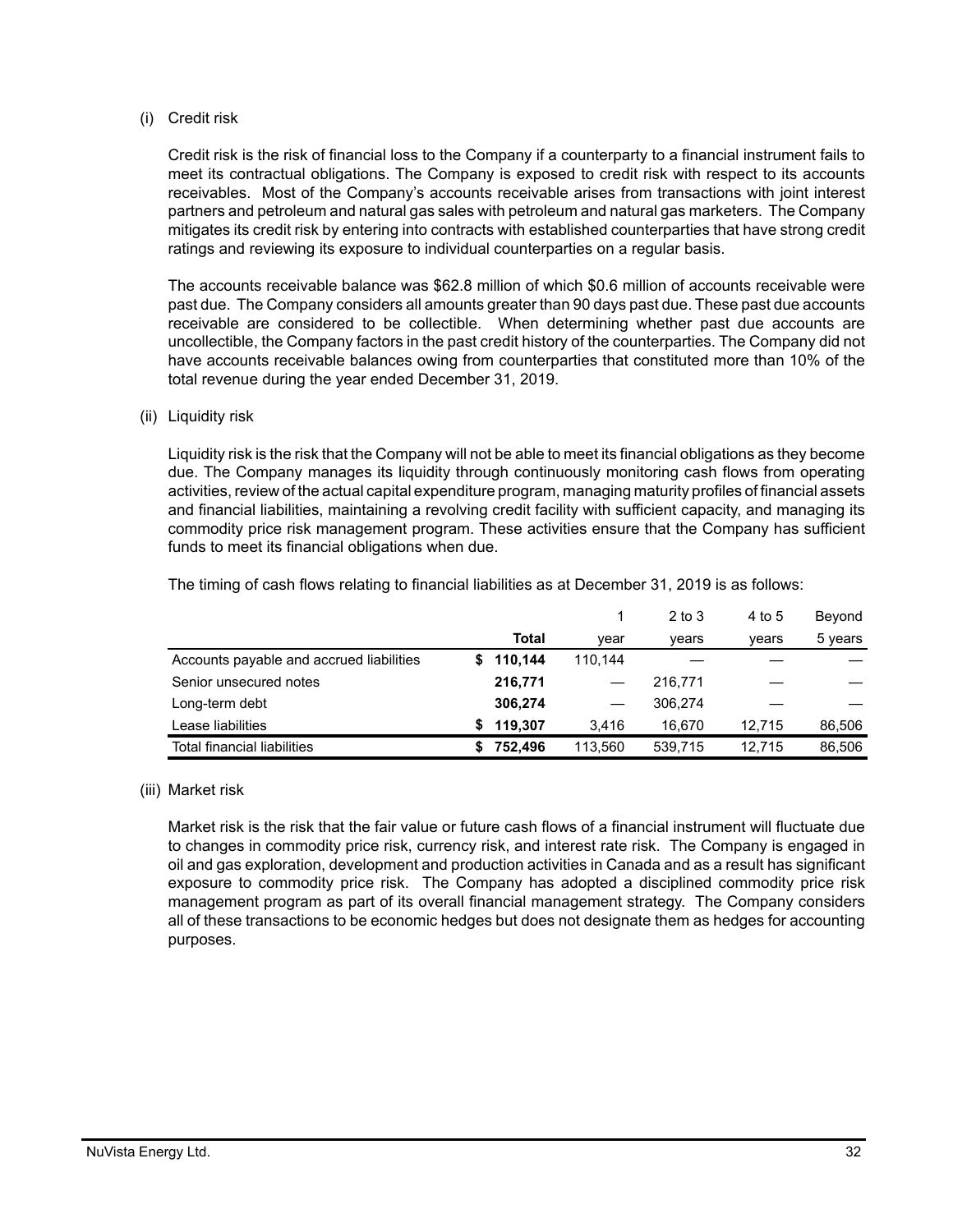#### (a) Commodity price risk

Commodity price risk is the risk that the fair value of financial instruments will fluctuate as a result of changes in commodity prices. The Company manages the risks associated with changes in commodity prices through the use of various financial derivative and physical delivery sales contracts. The financial derivative contracts are considered financial instruments but the physical delivery sales contracts are excluded from the definition of financial instruments. The Company uses financial instruments and physical delivery sales contracts to manage petroleum and natural gas commodity price risk.

#### (b) Currency risk

Currency risk is the risk that the fair value of a financial instrument will fluctuate as a result of changes in foreign exchange rates. The Company's financial instruments are only indirectly exposed to currency risk as the underlying commodity prices in Canada for petroleum and natural gas are impacted by changes in exchange rate between the Canadian and United States dollars. In addition, NuVista has US dollar denominated receivables and payables which future cash payments are directly impacted by the exchange rate in effect on the payment date.

#### (c) Interest rate risk

Interest rate risk is the risk that the fair value or future cash flows will fluctuate because of changes in market interest rates. The Company is exposed to interest rate fluctuations on its bank loan which bears a floating rate of interest. The Company had no interest rate swap or financial contracts in place as at or during the year ended December 31, 2019.

If interest rates increase or decreased by 1% it is estimated that net earnings would increase and or decrease by \$0.8 million. This is based on the assumption that the interest rate increase or decrease was in effect at the beginning of the year.

### (d) Financial instrument sensitivities

The following table summarizes the effects of movement in commodity prices on net earnings due to changes in the fair value of financial derivative contracts in place at December 31, 2019. Changes in the fair value generally cannot be extrapolated because the relationship of a change in an assumption to the change in fair value may not be linear.

|                                     |   | 2019           | 2018      |
|-------------------------------------|---|----------------|-----------|
| Increase in \$ WTI - oil \$10/Bbl   | S | $(32, 436)$ \$ | (28, 179) |
| Decrease in \$ WTI - oil \$10/Bbl   | S | 33.670 \$      | 27.858    |
| Increase in $$AECO - gas $0.50/GJ$  | S | $(11,887)$ \$  | (11, 376) |
| Decrease in \$ AECO - gas \$0.50/GJ | S | $10.794$ \$    | 11.316    |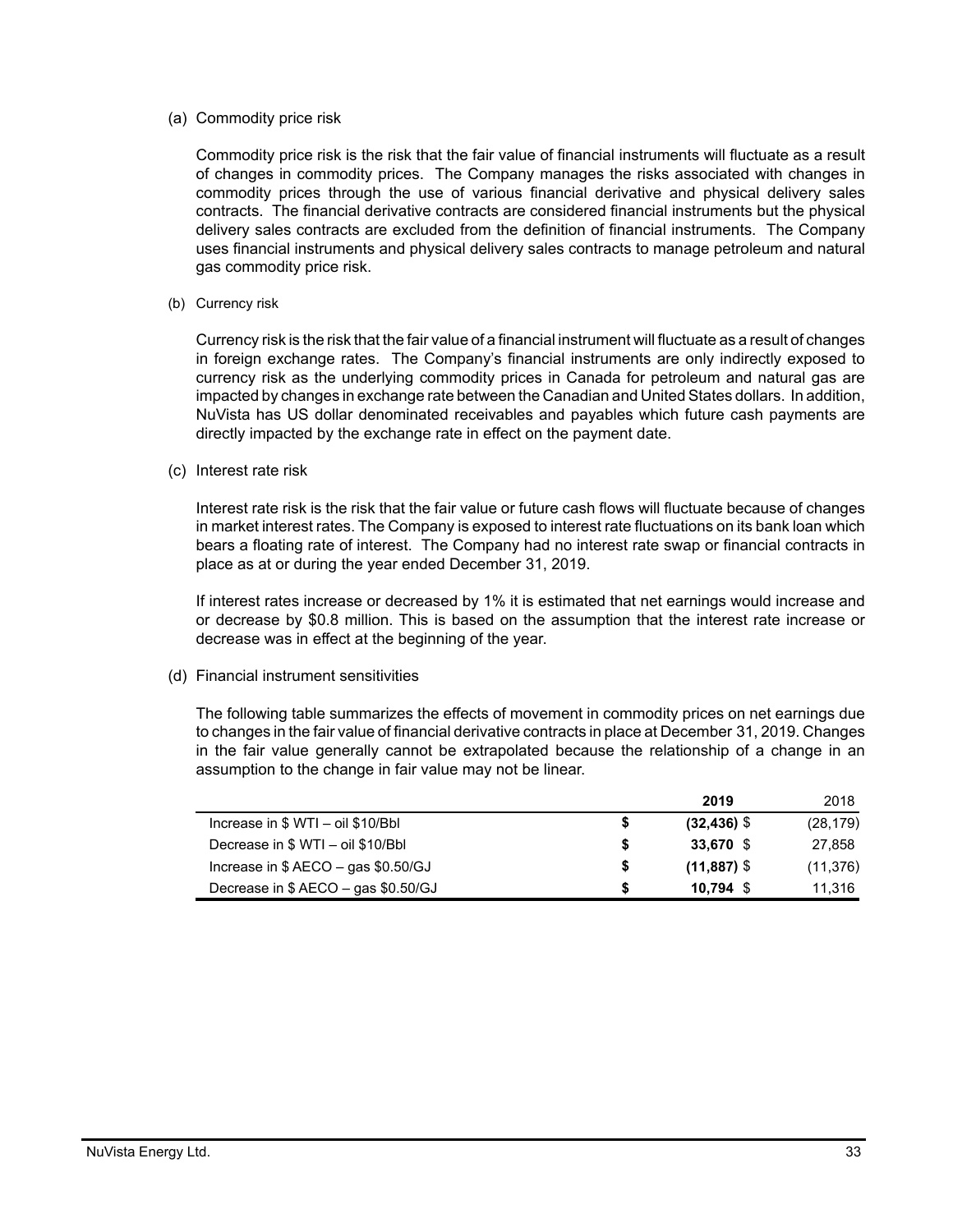#### **21. Financing costs**

|                                           |   | 2019      | 2018   |
|-------------------------------------------|---|-----------|--------|
| Interest expense                          |   | 29,387 \$ | 28,293 |
| Lease interest expense                    |   | 3.631     |        |
| Accretion of asset retirement obligations |   | 2.070     | 1.776  |
| Total financing costs                     | S | 35.088    | 30,069 |

#### **22. Supplemental cash flow information**

The following table provides a detailed breakdown of certain line items contained within cash from operating and investing activities:

|                                          |    | 2019         | 2018    |
|------------------------------------------|----|--------------|---------|
| Cash provided by (used for):             |    |              |         |
| Accounts receivable and prepaid expenses | \$ | $(8,720)$ \$ | (6,676) |
| Other assets                             |    | (684)        | 1,283   |
| Accounts payable and accrued liabilities |    | 21,427       | 39,733  |
| Total                                    | S  | $12,023$ \$  | 34,340  |
| Related to:                              |    |              |         |
| Operating activities                     | \$ | $12,388$ \$  | 67      |
| Investing activities                     |    | (365)        | 34,273  |
|                                          | \$ | $12,023$ \$  | 34,340  |

#### **23. Commitments**

The following is a summary of the Company's commitments as at December 31, 2019:

|                                  | Total         | 2020       | 2021       | 2022    | 2023      | 2024      | Thereafter          |
|----------------------------------|---------------|------------|------------|---------|-----------|-----------|---------------------|
| Transportation <sup>(1)</sup>    | 948.246 \$    | 81.628 \$  | 109.371 \$ | 106.565 | 88.083 \$ | 81.303 \$ | 481.296             |
| Processing <sup>(1)</sup>        | 1,065,201     | 55.674     | 77.057     | 91.175  | 91.759    | 89.686    | 659,850             |
| Office lease <sup>(2)</sup>      | 6.046         | 876        | 938        | 948     | 999       | 857       | 1.428               |
| Total commitments <sup>(3)</sup> | \$2.019.493\$ | 138.178 \$ | 187,366 \$ | 198.688 | 180.841   |           | 171.846 \$1.142.574 |

 $\overline{^{(1)}}$  Certain of the transportation and processing commitments are secured by outstanding letters of credit totaling \$7.3 million at December 31,

2019 (December 31, 2018 - \$7.3 million). (2) Represents the undiscounted future commitments of variable operating expenses related to the Company's office leases.

<sup>(3)</sup> Excludes commitments recognized within lease liabilities.

#### **24. Personnel expenses**

Key management personnel include the Board of Directors and executive officers of the Company. The compensation included in general and administrative expenses relating to key management personnel for the year was comprised of the following:

|                                         | 2019     | 2018  |
|-----------------------------------------|----------|-------|
| Salaries, wages and short-term benefits | 4.069 \$ | 3.951 |
| Share-based payments (1)                | 1.525    | 1,712 |
| Total                                   | 5,594    | 5,663 |

 $(1)$  Represents the amortization of share-based compensation expense as recorded in the financial statements.